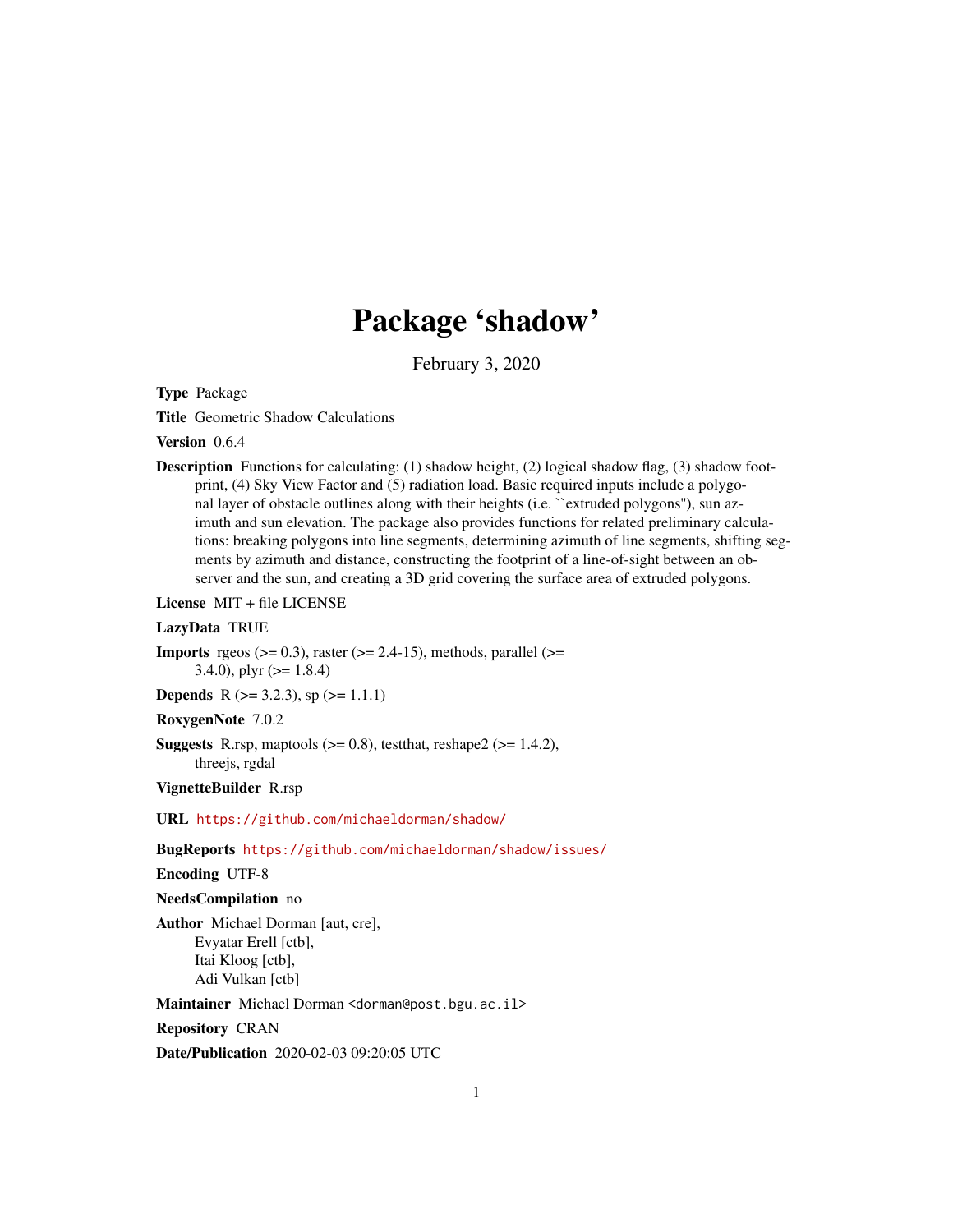## <span id="page-1-0"></span>R topics documented:

|  | $\overline{2}$ |
|--|----------------|
|  | $\overline{3}$ |
|  | 3              |
|  | $\overline{4}$ |
|  | $\overline{4}$ |
|  | 5              |
|  | 5              |
|  | 6              |
|  | 6              |
|  | 8              |
|  | 8              |
|  | 9              |
|  | 14             |
|  | 15             |
|  | 16             |
|  | <b>20</b>      |
|  | 21             |
|  | 22             |
|  | 23             |
|  | 27             |
|  | 28             |
|  | 28             |
|  | 30             |
|  | 33             |
|  | 34             |
|  | 35             |
|  | 35             |
|  | 37             |
|  |                |

beersheva\_build *Polygonal layer of 376 buildings in Beer-Sheva*

#### Description

A SpatialPolygonsDataFrame object representing the outlines of 367 buildings in the Ramot neighborhood, Beer-Sheva. The attribute height\_m contains building height, in meters.

#### Usage

beersheva\_build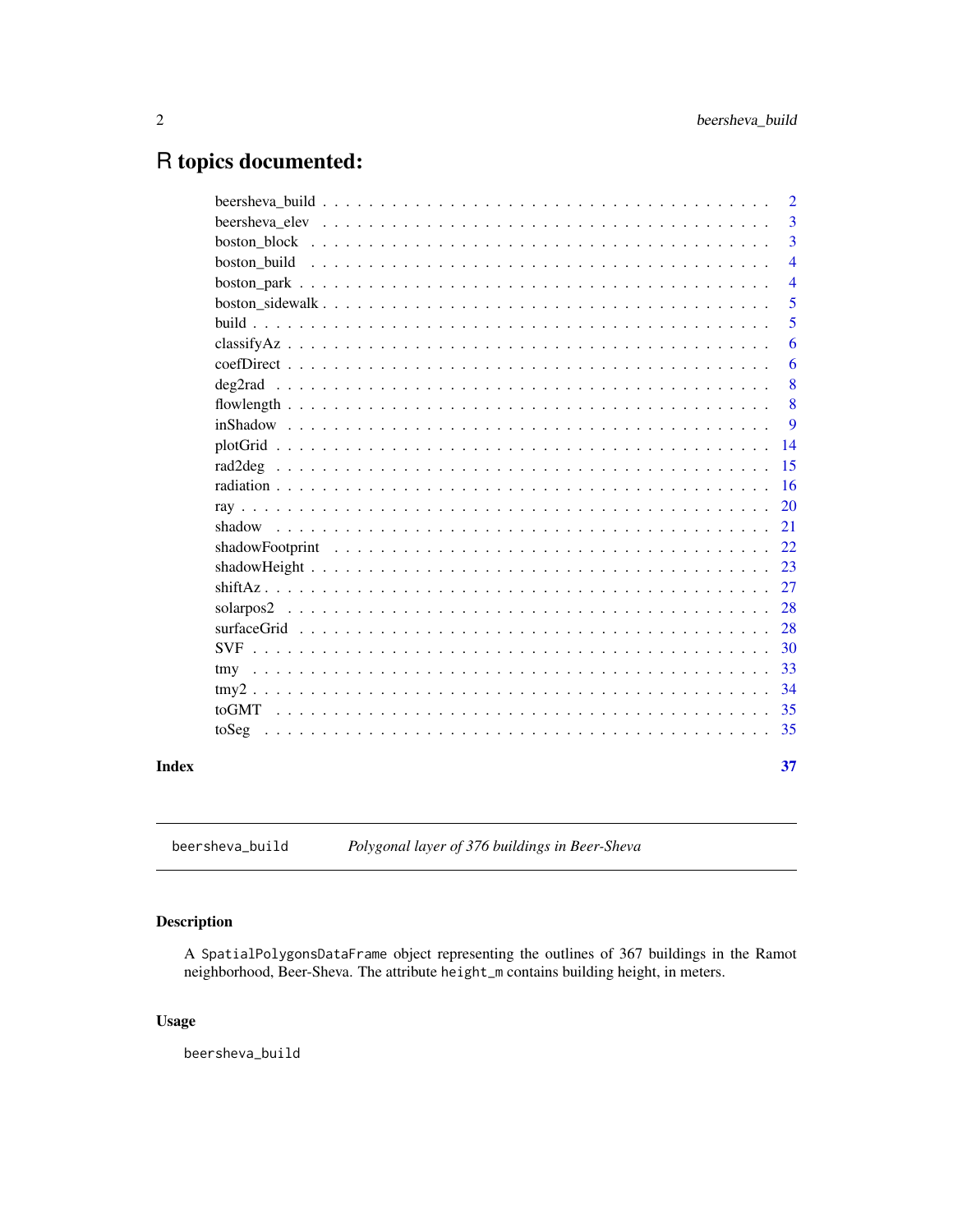#### <span id="page-2-0"></span>beersheva\_elev 3

#### Format

A SpatialPolygonsDataFrame with 10 features and 4 attributes:

build\_id Building ID floors Number of floors for building apartments Number of apartments height\_m Building height, in meters elev Elevation above sea level of building base, in meters

beersheva\_elev *DEM of Ramot neighborhood, Beer-Sheva*

#### Description

Digital Elevation Model (DEM) of Ramot neighborhood, Beer-Sheva. Raster values represent elevation above sea level, in meters.

#### Usage

beersheva\_elev

#### Format

A RasterLayer representing a grid of 1974 raster cells, each cell is a 30\*30 meters rectangle. Data source is the Shuttle Radar Topography Mission (SRTM) 1 Arc-Second Global dataset.

#### References

https://lta.cr.usgs.gov/SRTM1Arc

boston\_block *Polygonal layer of a building block in Boston*

#### Description

A SpatialPolygons object representing the boundaries of a building block in Central Boston.

#### Usage

boston\_block

#### Format

A SpatialPolygons with a single feature.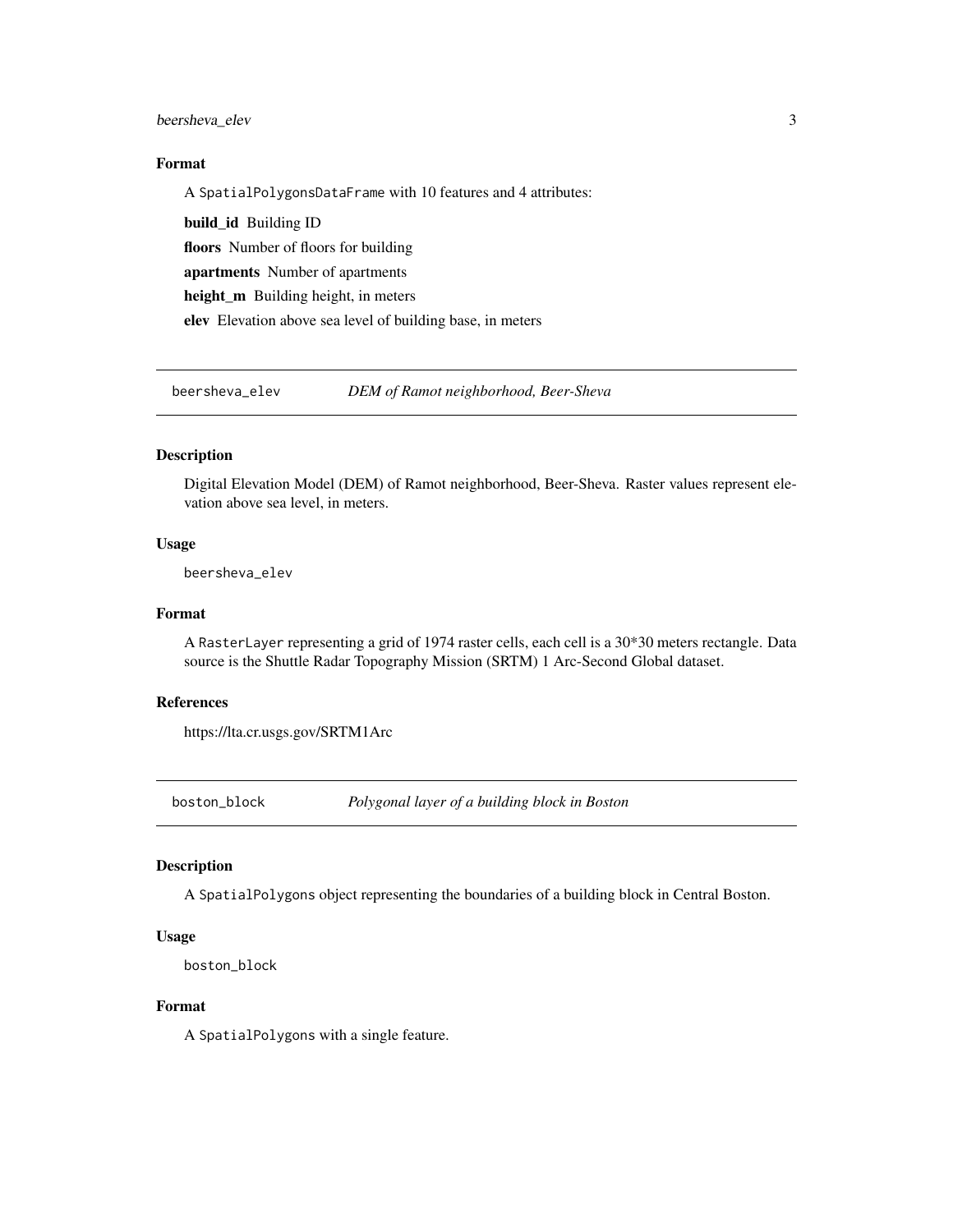<span id="page-3-0"></span>

#### Description

A SpatialPolygonsDataFrame object representing the outlines of three buildings located in Central Boston. The attribute height\_m contains building height, in meters.

#### Usage

boston\_build

### Format

A SpatialPolygonsDataFrame with 10 features and 4 attributes:

objectid Building part ID

build\_id Building ID

part\_floor Number of floors for part

height\_m Building height, in meters

boston\_park *Polygonal layer of a park in Boston*

#### Description

A SpatialPolygons object representing the boundaries of a park in Central Boston.

#### Usage

boston\_park

#### Format

A SpatialPolygons with a single feature.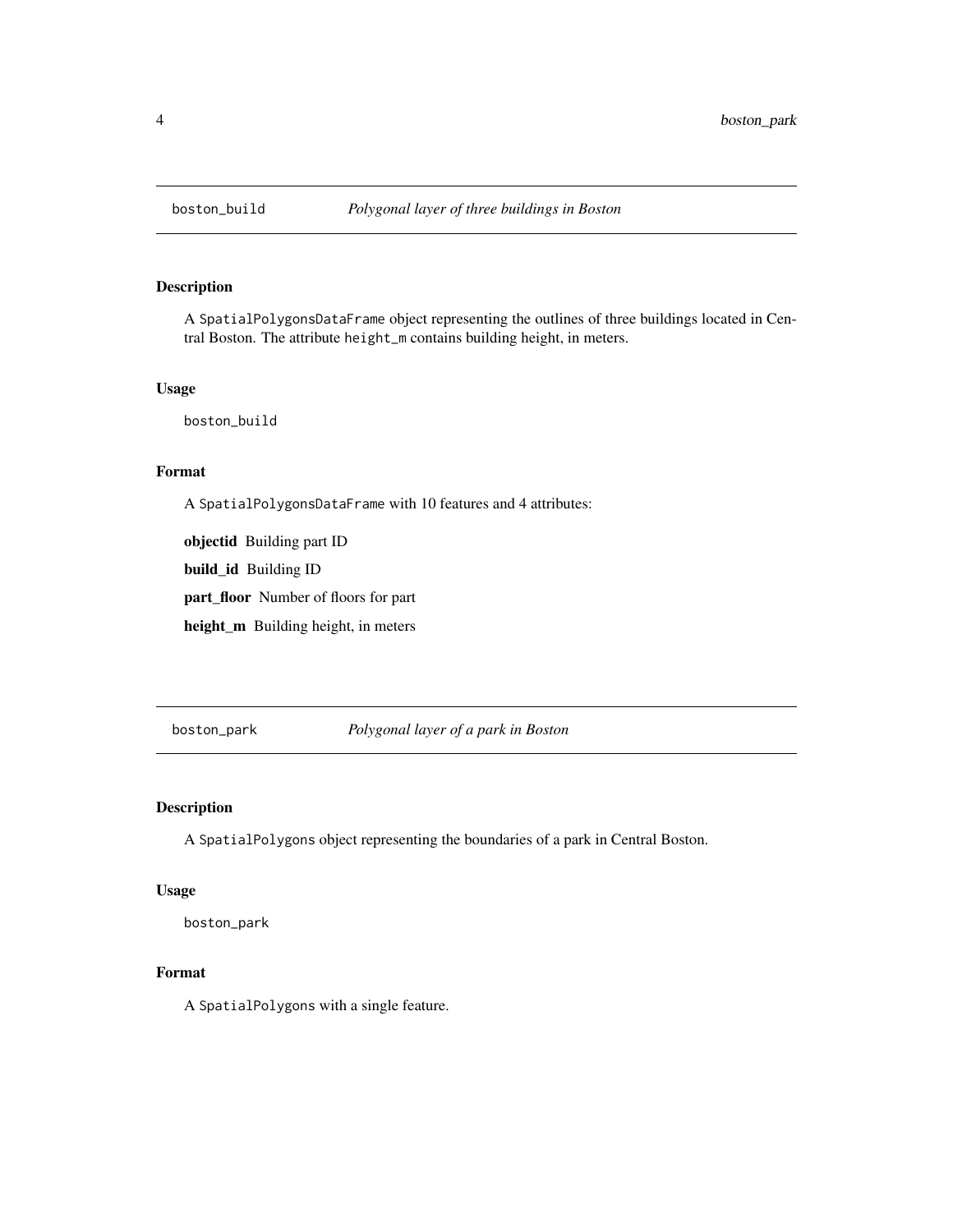<span id="page-4-0"></span>boston\_sidewalk *Polygonal layer of sidewalks in Boston*

#### Description

A SpatialLinesDataFrame object representing sidewalks in Central Boston.

#### Usage

boston\_sidewalk

#### Format

A SpatialLinesDataFrame with 78 features.

build *Polygonal layer of four buildings in Rishon*

#### Description

A SpatialPolygonsDataFrame object representing the outlines of four buildings located in Rishon-Le-Zion. The attribute BLDG\_HT contains building height, in meters.

#### Usage

build

#### Format

A SpatialPolygonsDataFrame with 4 features and 2 attributes:

build\_id Building ID

BLDG\_HT Building height, in meters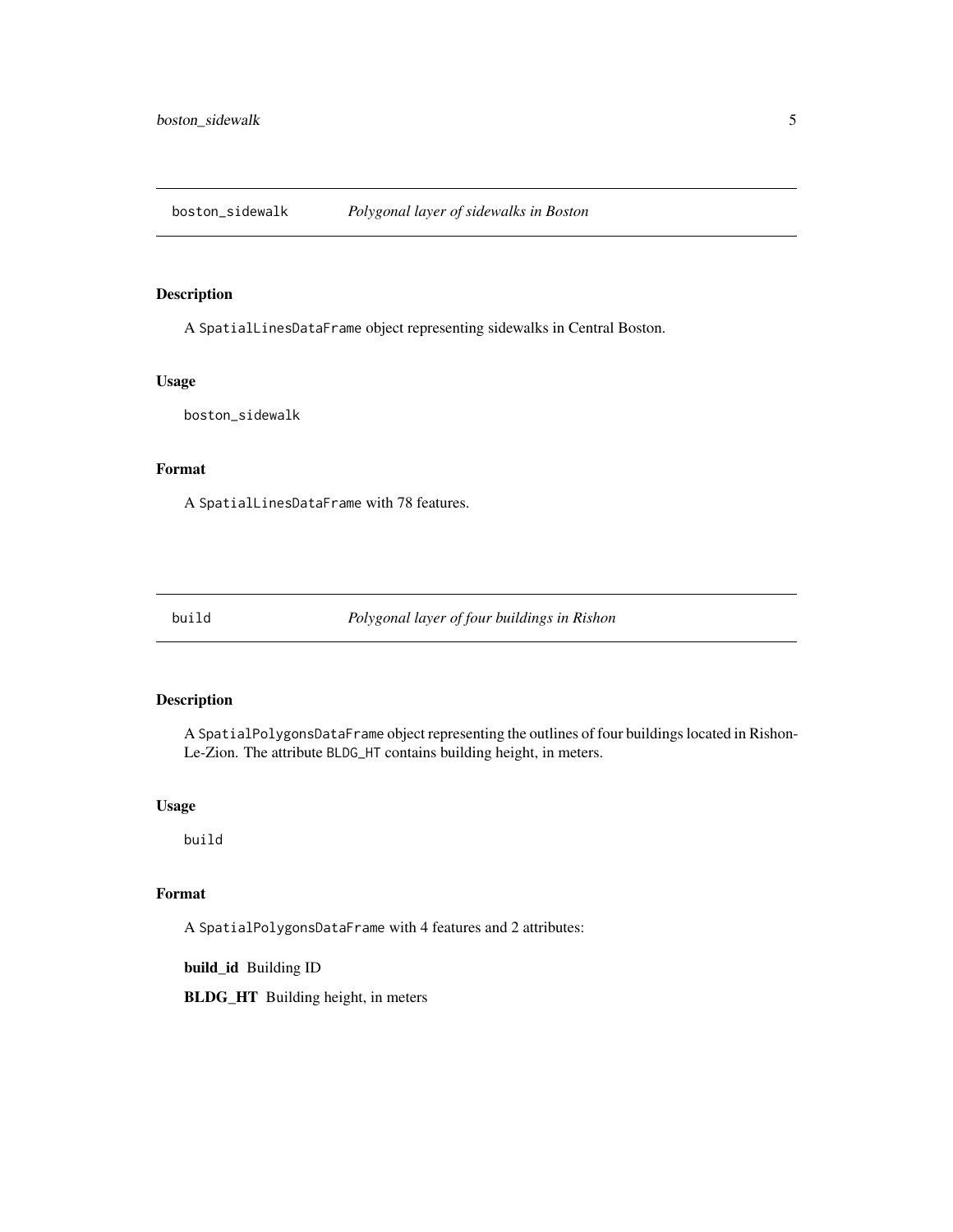<span id="page-5-0"></span>

#### Description

Classify azimuth of line segments

#### Usage

```
classifyAz(sl)
```
#### Arguments

sl A SpatialLines\* object

#### Value

A numeric vector with the segment azimuth values (in decimal degrees)

#### Examples

```
build_seg = toSeg(build[1, ])
az = classifyAz(build_seg)
plot(build_seg, col = rainbow(4)[cut(az, c(0, 90, 180, 270, 360))])
raster::text(
  rgeos::gCentroid(build_seg, byid = TRUE),
  round(az)
\mathcal{L}
```
<span id="page-5-1"></span>coefDirect *Coefficient of Direct Normal Irradiance reduction*

#### Description

This function calculates the coefficient of reduction in Direct Normal Irradiance load due to angle of incidence. For example, a coefficient of 1 is obtained when the sun is perpendicular to the surface.

#### Usage

coefDirect(type, facade\_az, solar\_pos)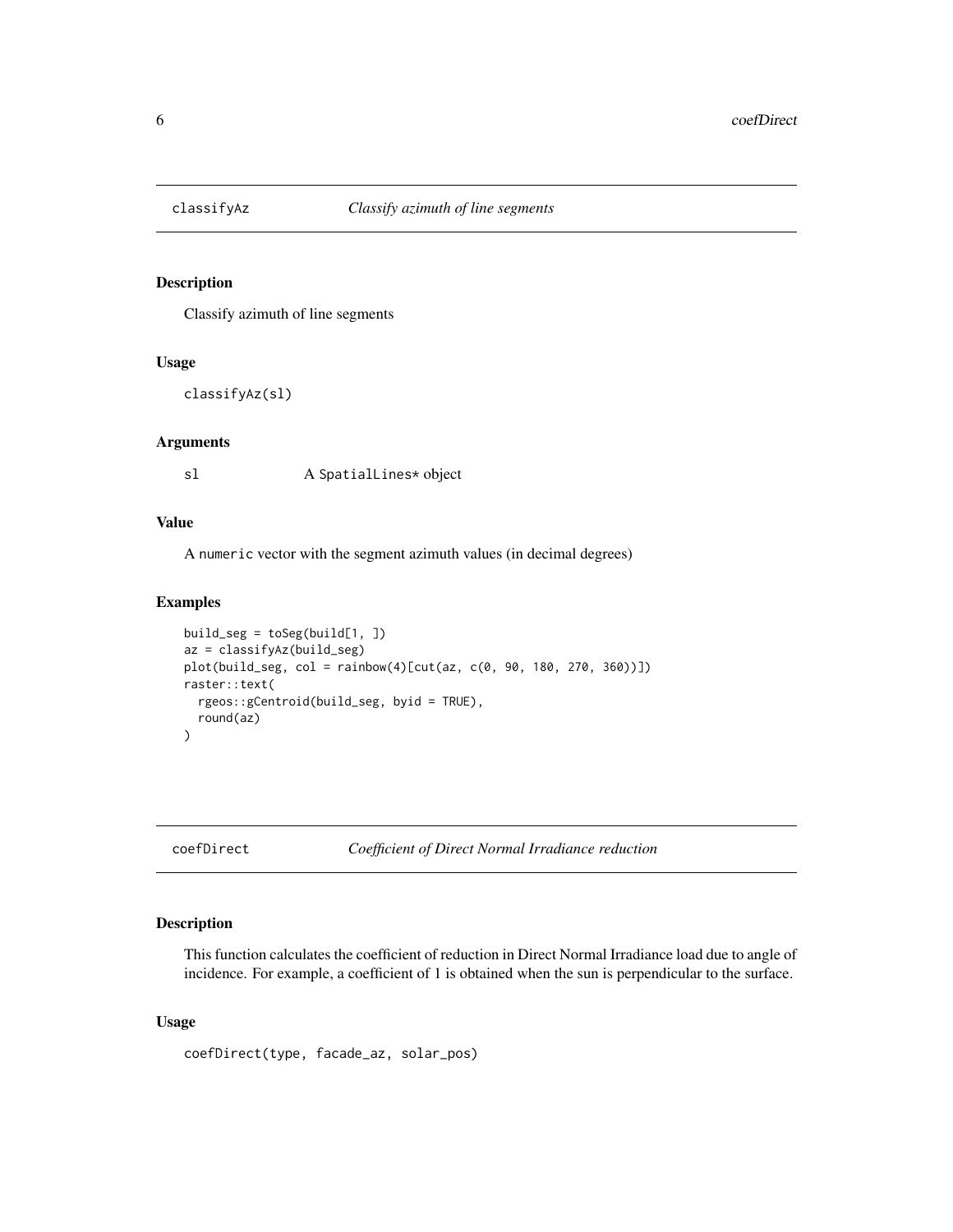#### coefDirect 7

#### Arguments

| type      | character, specifying surface type. All values must be either "roof" or "facade"                                                                                                                                                                             |
|-----------|--------------------------------------------------------------------------------------------------------------------------------------------------------------------------------------------------------------------------------------------------------------|
| facade_az | Facade azimuth, in decimal degrees from North. Only relevant for type="facade"                                                                                                                                                                               |
| solar_pos | A matrix with two columns representing sun position(s); first column is the<br>solar azimuth (in decimal degrees from North), second column is sun elevation<br>(in decimal degrees); rows represent different positions (e.g. at different times<br>of day) |

#### Value

Numeric vector of coefficients, to be multiplied by the direct beam radiation values. The vector length is the same as the length of the longest input (see Note below)

#### Note

All four arguments are recycled to match each other's length. For example, you may specify a single type value of "roof" or "facade" and a single facade\_az value, but multiple sun\_az and sun\_elev values, for calculating the coefficients for a single location given different positions of the sun, etc.

```
# Basic usage
coeffDirect(type = "facade", facede_az = 180, solar_pos = matrix(c(210, 30), ncol = 2))# Demonstration - Direct beam radiation coefficient on 'facades'
sun_az = seq(270, 90, by = -5)sun\_elev = seq(0, 90, by = 5)solar_pos = expand.grid(sun_az = sun_az, sun_elev = sun_elev)
solar_pos$coef = coefDirect(type = "facade", facade_az = 180, solar_pos = as.matrix(solar_pos))[1, ]
coef = reshape2::acast(solar_pos, sun_az ~ sun_elev, value.var = "coef")
image(
 180 - sun_az, sun_elev, coef,
 col = rev(head.colors(10)),breaks = seq(0, 1, 0.1),asp = 1,xlab = "Facade azimuth - Sun azimuth (deg)",
 ylab = "Sun elevation (deg)",
 main = "Facade - Coefficient of Direct Normal Irradiance"
\lambdacontour(180 - sun_az, sun_elev, coef, add = TRUE)
# Demonstration - Direct beam radiation coefficient on 'roofs'
solar_pos$coef = coefDirect(type = "roof", facade_az = 180, solar_pos = as.matrix(solar_pos))[1, ]
coef = reshape2::acast(solar_pos, sun_az ~ sun_elev, value.var = "coef")
image(
 180 - sun_az, sun_elev, coef,
 col = rev(head.colors(10)),breaks = seq(0, 1, 0.1),
 asp = 1,
```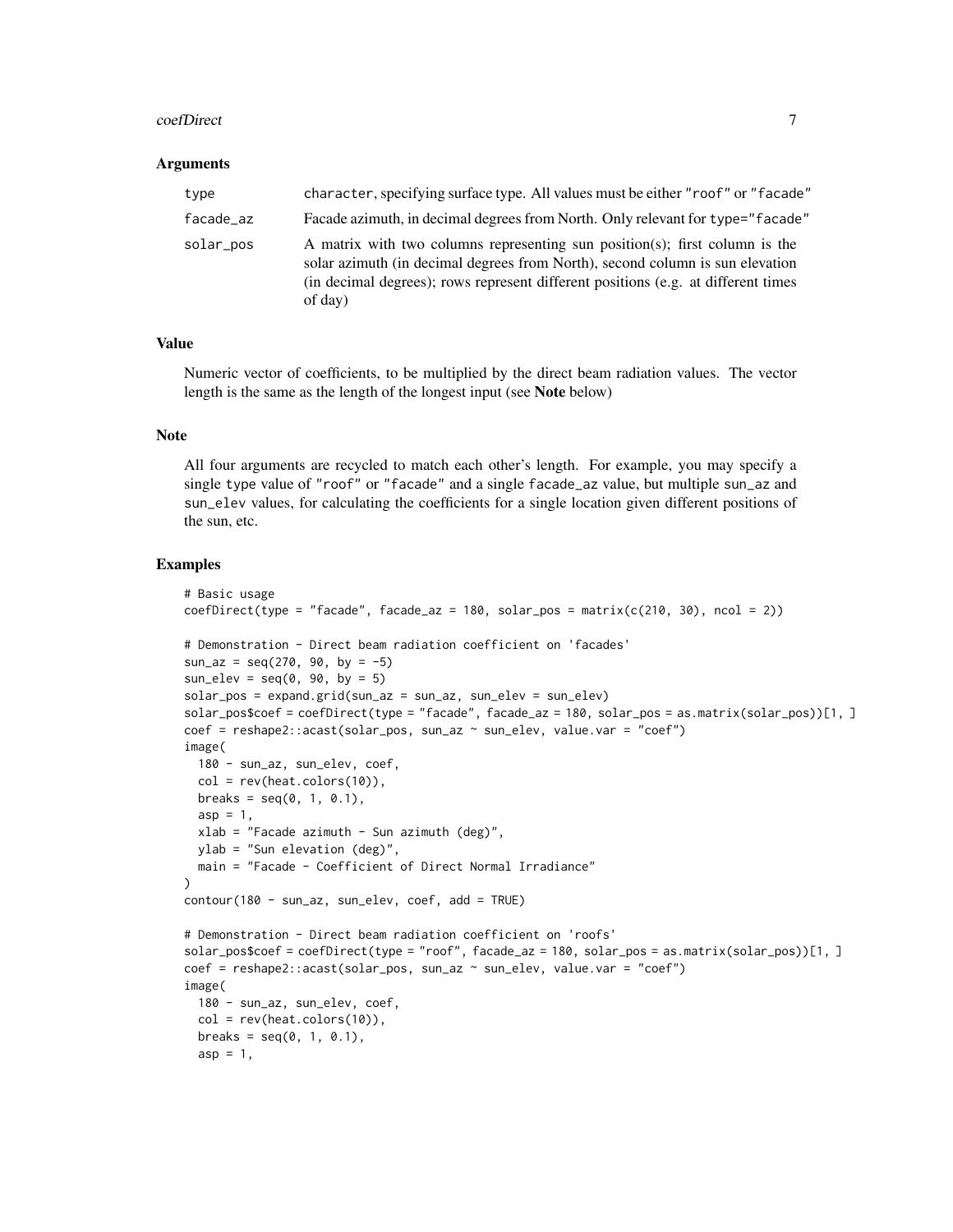```
xlab = "Facade azimuth - Sun azimuth (deg)",
  ylab = "Sun elevation (deg)",
 main = "Roof - Coefficient of Direct Normal Irradiance"
\mathcal{L}contour(180 - sun_az, sun_elev, coef, add = TRUE)
```
deg2rad *Degrees to radians*

#### Description

Degrees to radians

#### Usage

deg2rad(deg)

#### Arguments

deg Angle in degrees

#### Value

numeric Angle in radians

#### Examples

 $deg2rad(360) == 2*pi$ 

flowlength *Calculate flow length*

#### Description

Calculates flow length for each pixel in a Digital Elevation Model.

#### Usage

flowlength(elev, veg, res = 1)

#### Arguments

| elev | A numeric matrix representing a Digital Elevation Model (DEM)                                                                                                                                 |
|------|-----------------------------------------------------------------------------------------------------------------------------------------------------------------------------------------------|
| veg  | A logical matrix representing vegetation presence. TRUE values represent veg-<br>etated cells where flow is absorbed (i.e. sinks), FALSE values represent cells<br>where flow is unobstructed |
| res  | numeric vector of length 1, specifying DEM resolution. Default is 1, i.e. pixel<br>size is $1*1$                                                                                              |

<span id="page-7-0"></span>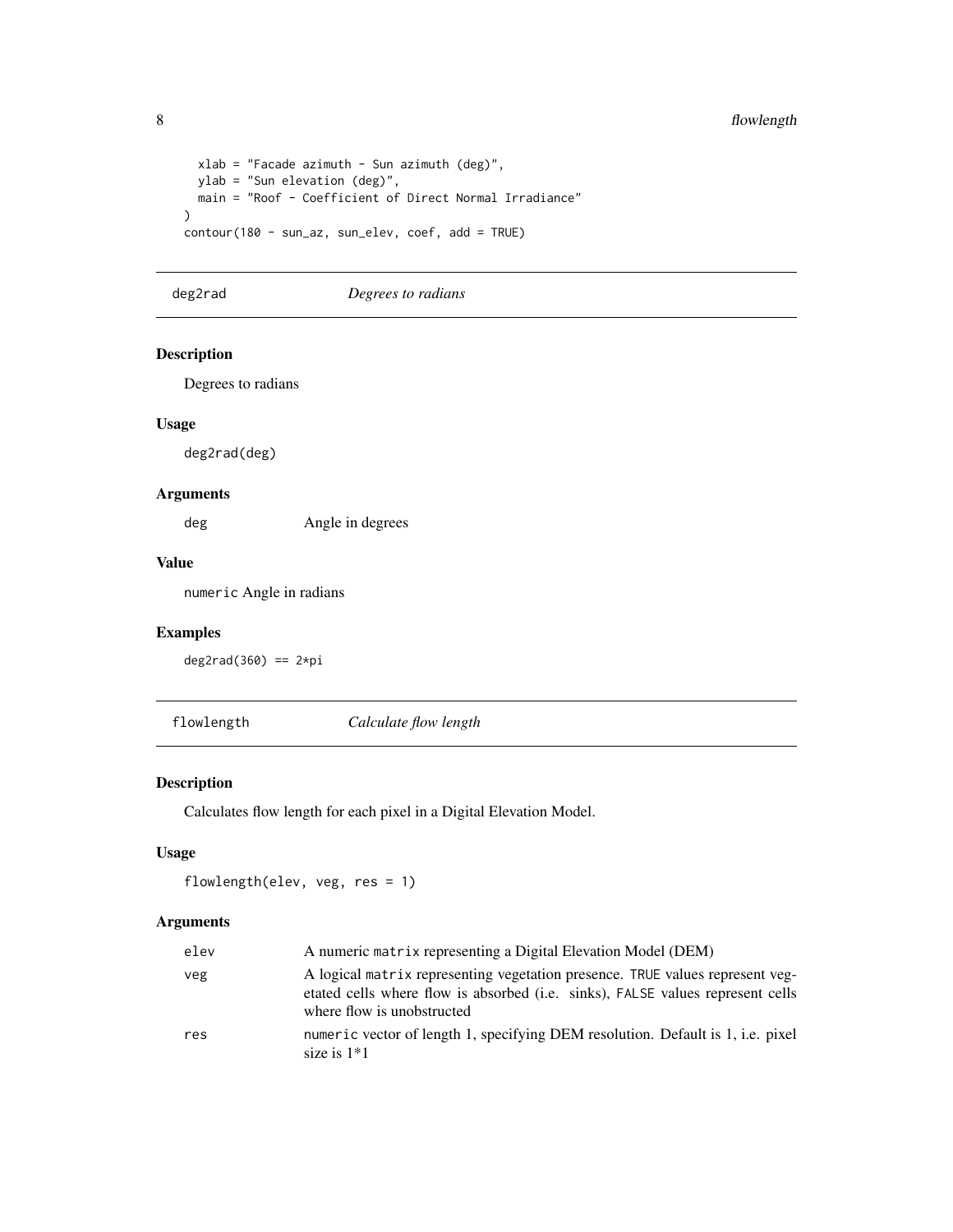#### <span id="page-8-0"></span>inShadow 9

#### Value

A numeric matrix where each cell value is flow length, in res units

#### References

The algorithm is described in:

Mayor, A. G., Bautista, S., Small, E. E., Dixon, M., & Bellot, J. (2008). Measurement of the connectivity of runoff source areas as determined by vegetation pattern and topography: A tool for assessing potential water and soil losses in drylands. Water Resources Research, 44(10).

#### Examples

```
# Example from Fig. 2 in Mayor et al. 2008
elev = rbind(
  c(8, 8, 8, 8, 9, 8, 9),
  c(7, 7, 7, 7, 9, 7, 7),
  c(6, 6, 6, 6, 6, 5, 7),
  c(4, 5, 5, 3, 5, 4, 7),
  c(4, 5, 4, 5, 4, 6, 5),
  c(3, 3, 3, 3, 2, 3, 3),
  c(2, 2, 2, 3, 4, 1, 3)
)
veg = rbind(c(TRUE, TRUE, TRUE, TRUE, FALSE, FALSE, TRUE),
  c(TRUE, TRUE, TRUE, TRUE, TRUE, FALSE, FALSE),
  c(FALSE, FALSE, FALSE, FALSE, FALSE, FALSE, FALSE),
  c(FALSE, TRUE, FALSE, FALSE, FALSE, FALSE, TRUE),
  c(TRUE, TRUE, FALSE, FALSE, FALSE, FALSE, FALSE),
  c(TRUE, TRUE, TRUE, FALSE, FALSE, FALSE, FALSE),
  c(FALSE, TRUE, TRUE, FALSE, FALSE, TRUE, TRUE)
)
# Calculate flow length
f = flowlength(elev, veg)
# Plot
library(raster)
r =r raster(f)
pnt = rasterToPoints(r)
plot(r, main = "Flow length")text(pnt[, 1:2], as.character(round(pnt[, 3], 1)))
```
<span id="page-8-1"></span>inShadow *Logical shadow calculation (is given point shaded?) for 3D points considering sun position and obstacles*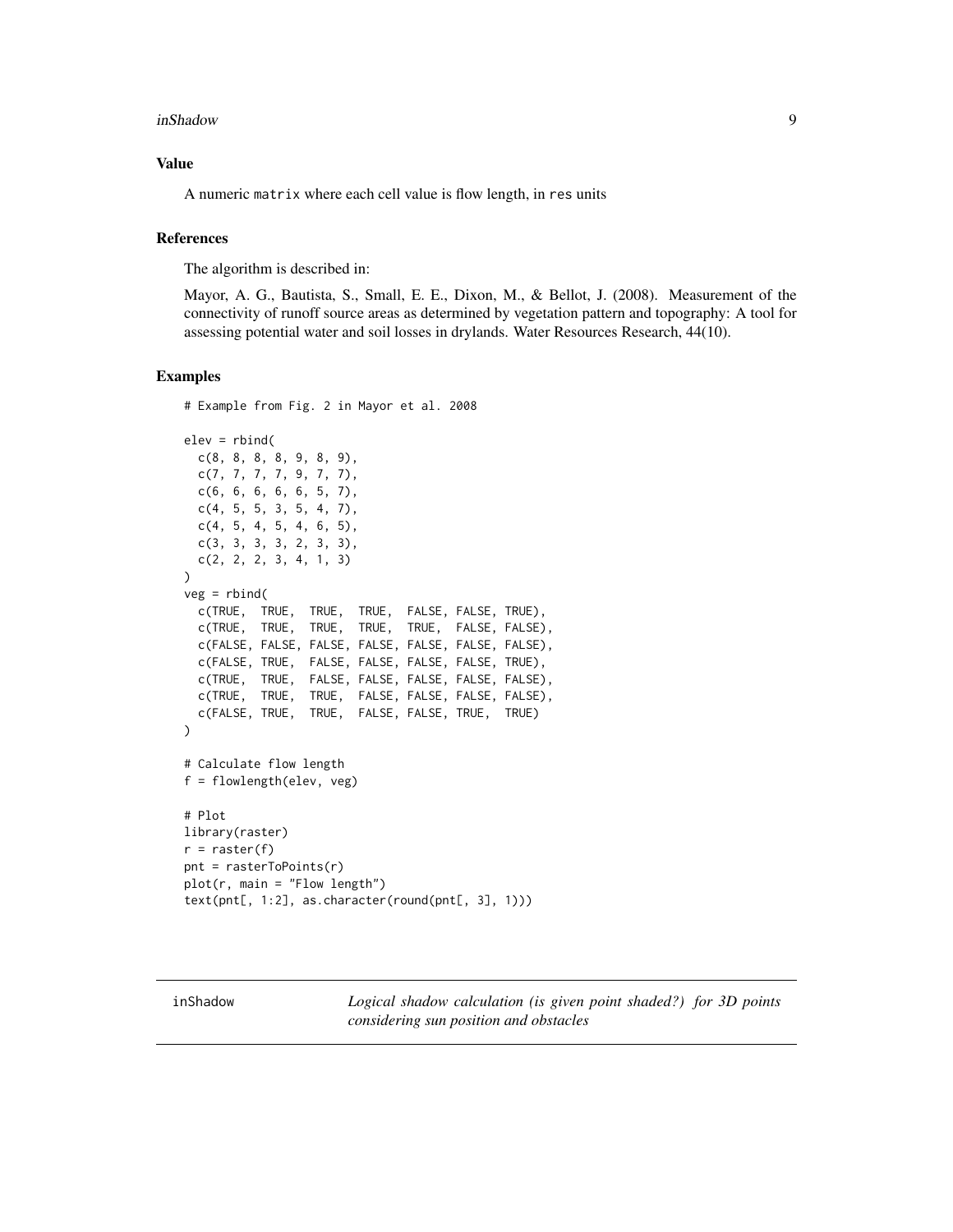#### Description

This function determines whether each given point in a set of 3D points (location), is shaded or not, taking into account:

- Obstacles outline (obstacles), given by a polygonal layer with a height attribute (obstacles\_height\_field), or alternatively a Raster\* which is considered as a grid of ground locations
- Sun position (solar\_pos), given by azimuth and elevation angles

Alternatively, the function determines whether each point is in shadow based on a raster representing shadow height shadowHeightRaster, in which case obstacles, obstacles\_height\_field and solar\_pos are left unspecified.

#### Usage

```
## S4 method for signature 'SpatialPoints, Raster, missing, missing'
inShadow(
  location,
  shadowHeightRaster,
  obstacles,
  obstacles_height_field,
  solar_pos
\lambda## S4 method for signature 'SpatialPoints,missing,ANY,ANY'
inShadow(
  location,
  shadowHeightRaster,
 obstacles,
  obstacles_height_field,
  solar_pos = solarpos2(location, time),
  time = NULL,
  ...
\lambda## S4 method for signature 'Raster,missing,ANY,ANY'
inShadow(
  location,
  shadowHeightRaster,
  obstacles,
  obstacles_height_field,
  solar_pos = solarpos2(pnt, time),
  time = NULL,
  ...
\mathcal{L}
```
#### Arguments

location A SpatialPoints\* or Raster\* object, specifying the location(s) for which to calculate logical shadow values. If location is SpatialPoints\*, then it can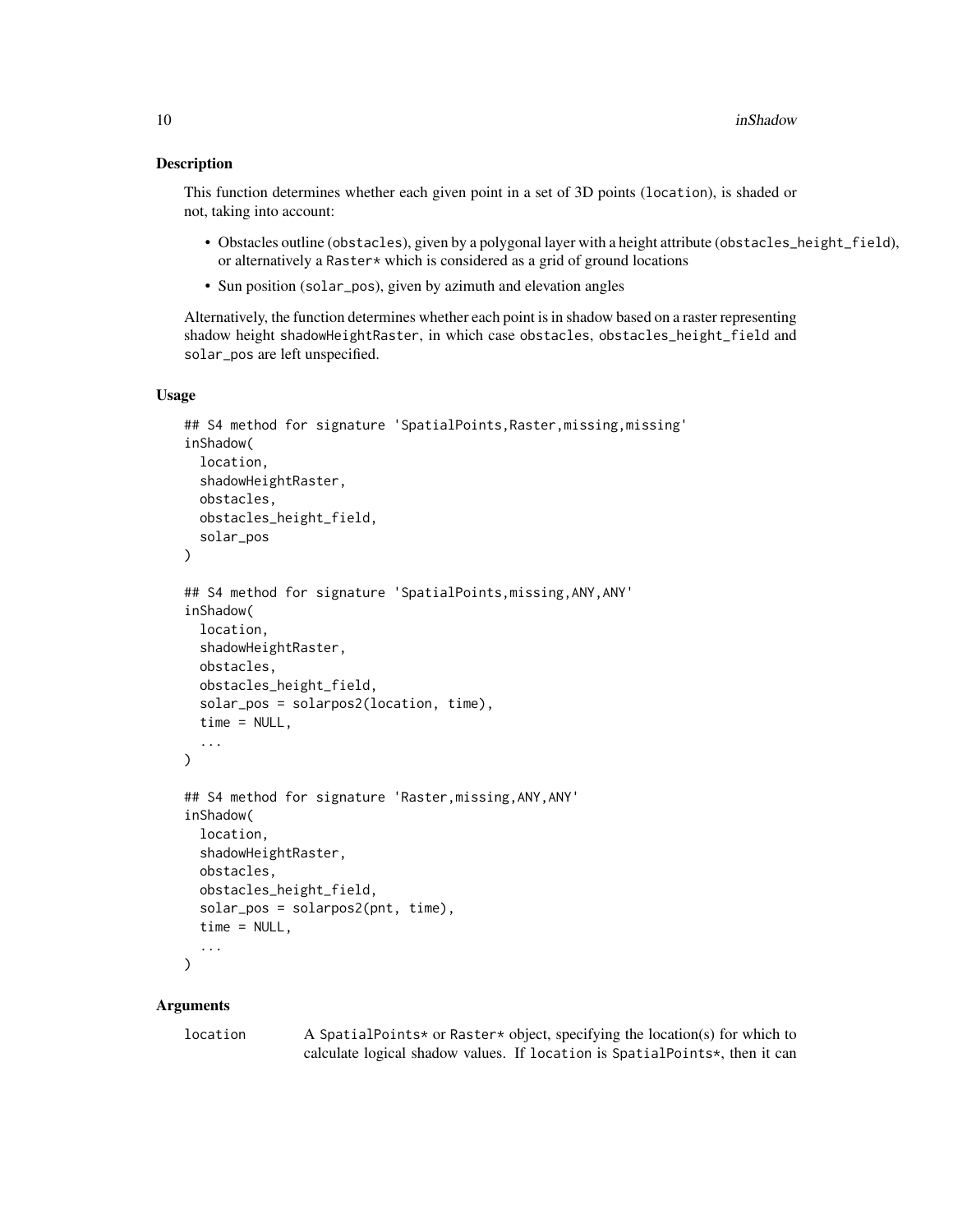<span id="page-10-0"></span>

|                        | have 2 or 3 dimensions. A 2D SpatialPoints* is considered as a point(s) on<br>the ground, i.e. 3D point(s) where $z = 0$ . In a 3D SpatialPoints* the 3rd<br>dimension is assumed to be elevation above ground $z$ (in CRS units). Raster*<br>cells are considered as ground locations                                              |
|------------------------|-------------------------------------------------------------------------------------------------------------------------------------------------------------------------------------------------------------------------------------------------------------------------------------------------------------------------------------|
| shadowHeightRaster     |                                                                                                                                                                                                                                                                                                                                     |
|                        | Raster representing shadow height                                                                                                                                                                                                                                                                                                   |
| obstacles              | A SpatialPolygonsDataFrame object specifying the obstacles outline                                                                                                                                                                                                                                                                  |
| obstacles_height_field |                                                                                                                                                                                                                                                                                                                                     |
|                        | Name of attribute in obstacles with extrusion height for each feature                                                                                                                                                                                                                                                               |
| solar_pos              | A matrix with two columns representing sun position(s); first column is the<br>solar azimuth (in degrees from North), second column is sun elevation (in de-<br>grees); rows represent different positions (e.g. at different times of day)                                                                                         |
| time                   | When both shadow Height Raster and solar pos are unspecified, time can be<br>passed to automatically calculate solarpos based on the time and the centroid of<br>location, using function maptools: : solarpos. In such case location must<br>have a defined CRS (not NA). The time value must be a POSIX ct or POSIX lt<br>object. |
| .                      | Other parameters passed to shadowHeight, such as parallel                                                                                                                                                                                                                                                                           |
|                        |                                                                                                                                                                                                                                                                                                                                     |

#### Value

Returned object is either a logical matrix or a Raster\* with logical values -

- If input location is a SpatialPoints\*, then returned object is a matrix where rows represent spatial locations (location features), columns represent solar positions (solar\_pos rows) and values represent shadow state
- If input location is a Raster\*, then returned object is a RasterLayer or RasterStack, where raster layers represent solar positions (solar\_pos rows) and pixel values represent shadow state

In both cases the logical values express shadow state -

- TRUE means the location is in shadow
- FALSE means the location is not in shadow
- NA means the location 3D-intersects an obstacle

#### Note

For a correct geometric calculation, make sure that:

- The layers location and obstacles are projected and in same CRS
- The values in obstacles\_height\_field of obstacles are given in the same distance units as the CRS (e.g. meters when using UTM)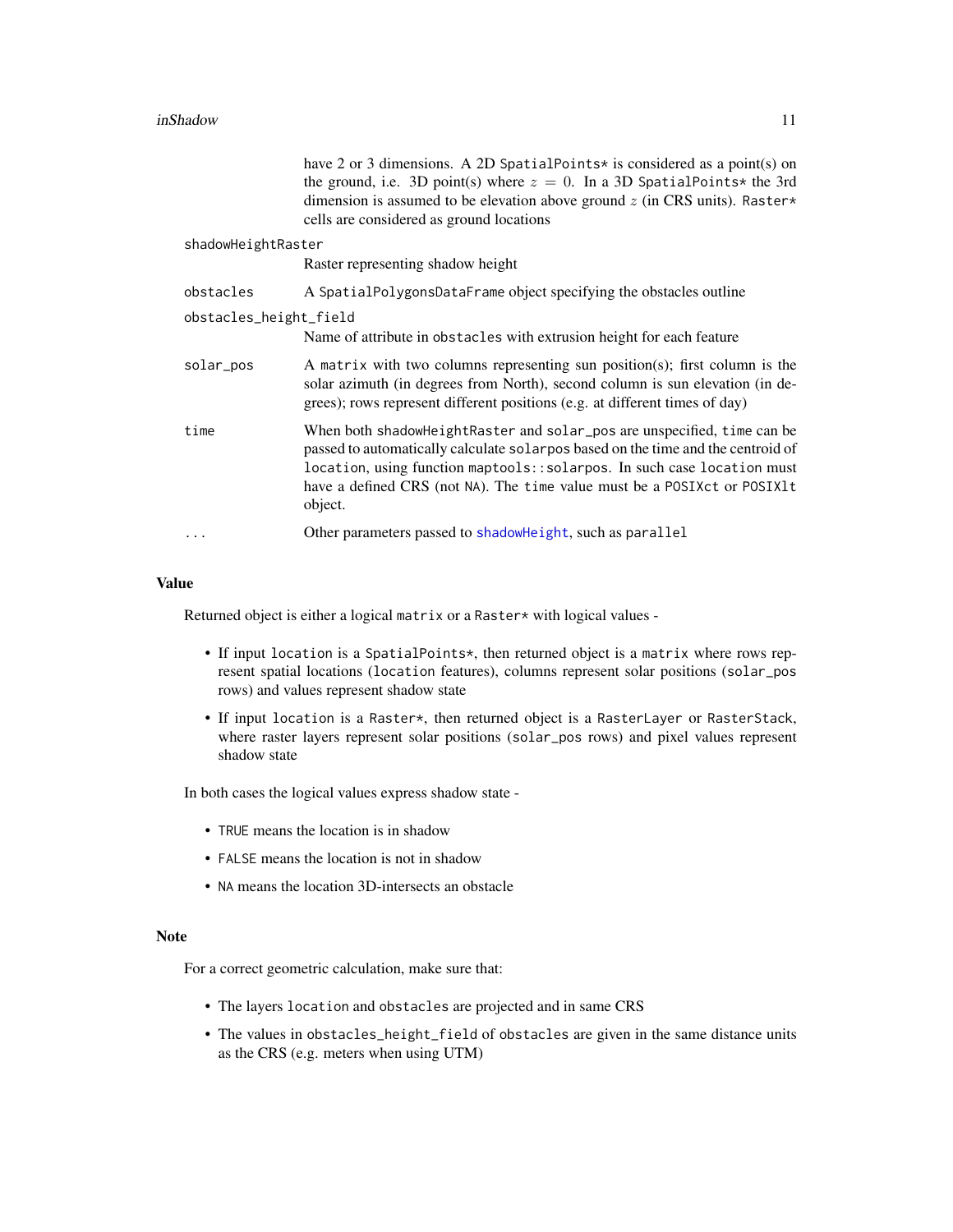```
# Method for 3D points - Manually defined
opar = par(mfrow = c(1, 3))# Ground level
location = sp::spsample(
  rgeos::gBuffer(rgeos::gEnvelope(build), width = 20),
 n = 100.
 type = "regular"
)
solar_pos = as.matrix(tmy[9, c("sun_az", "sun_elev")])
s = inShadow(
 location = location,
 obstacles = build,
 obstacles_height_field = "BLDG_HT",
  solar_pos = solar_pos
\lambdaplot(location, col = ifelse(s[, 1], "grey", "yellow"), main = "h=0")
plot(build, add = TRUE)
# 15 meters above ground level
coords = coordinates(location)
coords = cbind(coords, z = 15)location1 = SpatialPoints(coords, proj4string = CRS(proj4string(location)))
solar_pos = as.matrix(tmy[9, c("sun_az", "sun_elev")])
s = inShadow(location = location1,
 obstacles = build,
  obstacles_height_field = "BLDG_HT",
  solar_pos = solar_pos
)
plot(location, col = ifelse(s[, 1], "grey", "yellow"), main = "h=15")
plot(build, add = TRUE)
# 30 meters above ground level
coords = coordinates(location)
coords = cbind(coords, z = 30)location2 = SpatialPoints(coords, proj4string = CRS(proj4string(location)))
solar_pos = as_matrix(tmy[9, c("sun_az", "sun_elev"))s = inShadow(
 location = location2,
 obstacles = build,
 obstacles_height_field = "BLDG_HT",
  solar_pos = solar_pos
)
plot(location, col = ifelse(s[, 1], "grey", "yellow"), main = "h=30")
plot(build, add = TRUE)
par(opar)
# Shadow on a grid covering obstacles surface
```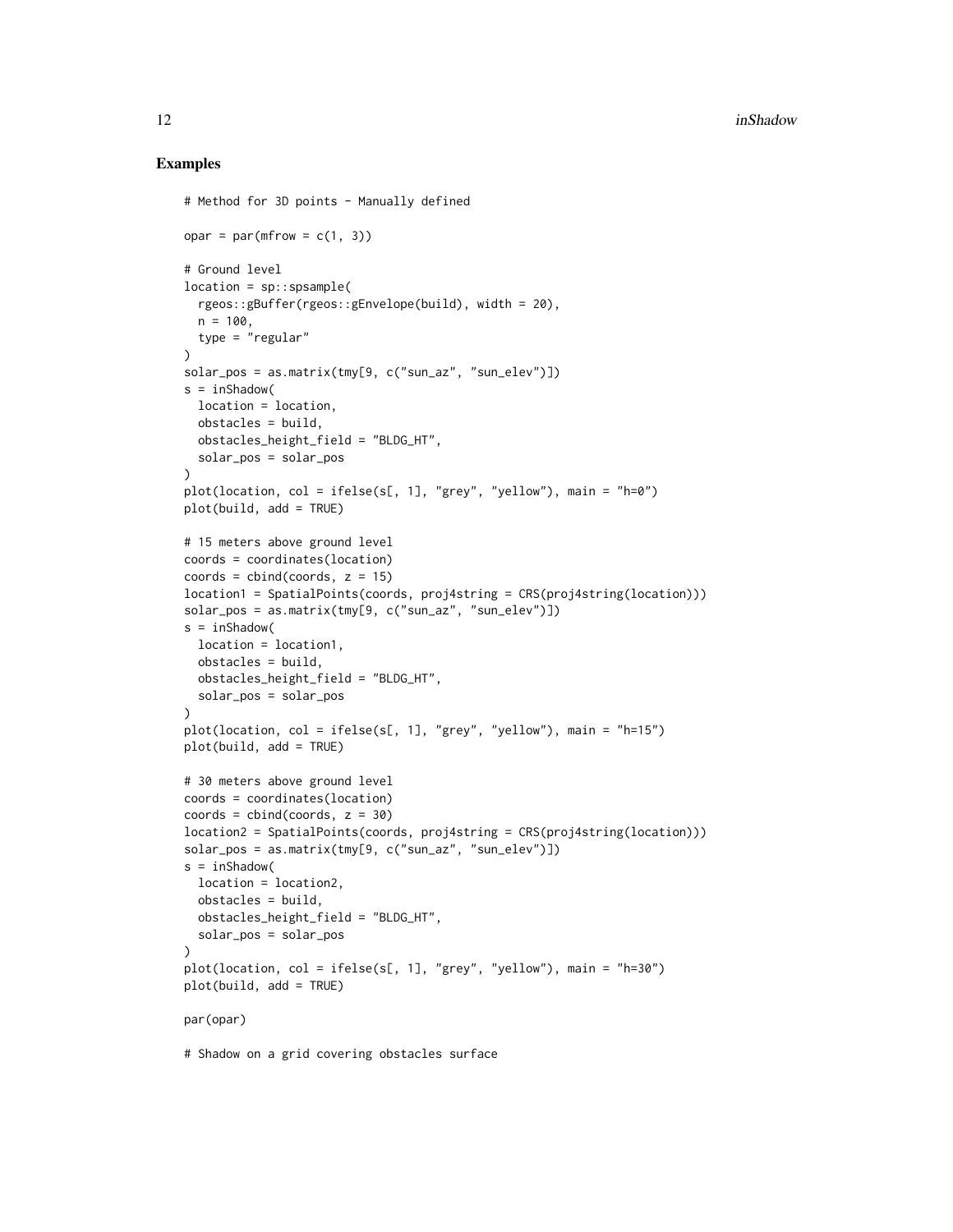#### inShadow 13

```
## Not run:
# Method for 3D points - Covering building surface
obstack = build[c(2, 4), ]location = surfaceGrid(
  obstacles = obstacles,
 obstacles_height_field = "BLDG_HT",
 res = 2,
 offset = 0.01\mathcal{L}solar_pos = tmp[c(9, 16), c("sun_az", "sun_elev")]solar_pos = as.matrix(solar_pos)
s = inShadow(
  location = location,
  obstacles = obstacles,
  obstacles_height_field = "BLDG_HT",
  solar_pos = solar_pos
)
location$shadow = s[, 1]plotGrid(location, color = c("yellow", "grey")[as.factor(location$shadow)], size = 0.5)
location$shadow = s[, 2]
plotGrid(location, color = c("yellow", "grey")[as.factor(location$shadow)], size = 0.5)
# Method for ground locations raster
ext = as(raster::extent(build) + 20, "SpatialPolygons")
location = raster::raster(ext, res = 2)proj4string(location) = proj4string(build)
obstackes = build[c(2, 4), ]solar_pos = tmy[c(9, 16), c("sun_az", "sun_elev")]solar_pos = as.matrix(solar_pos)
s = inShadow( ## Using 'solar_pos'
 location = location,
  obstacles = obstacles,
  obstacles_height_field = "BLDG_HT",
  solar_pos = solar_pos,
  parallel = 3
)
time = as.POSIXct(tmy$time[c(9, 16)], tz = "Asia/Jerusalem")
s = inShadow( ## Using 'time'
  location = location,
  obstacles = obstacles,
  obstacles_height_field = "BLDG_HT",
 time = time,
 parallel = 3
\mathcal{L}plot(s)
# Method for pre-calculated shadow height raster
ext = as(raster::extent(build), "SpatialPolygons")
r = raster::raster(ext, res = 1)
```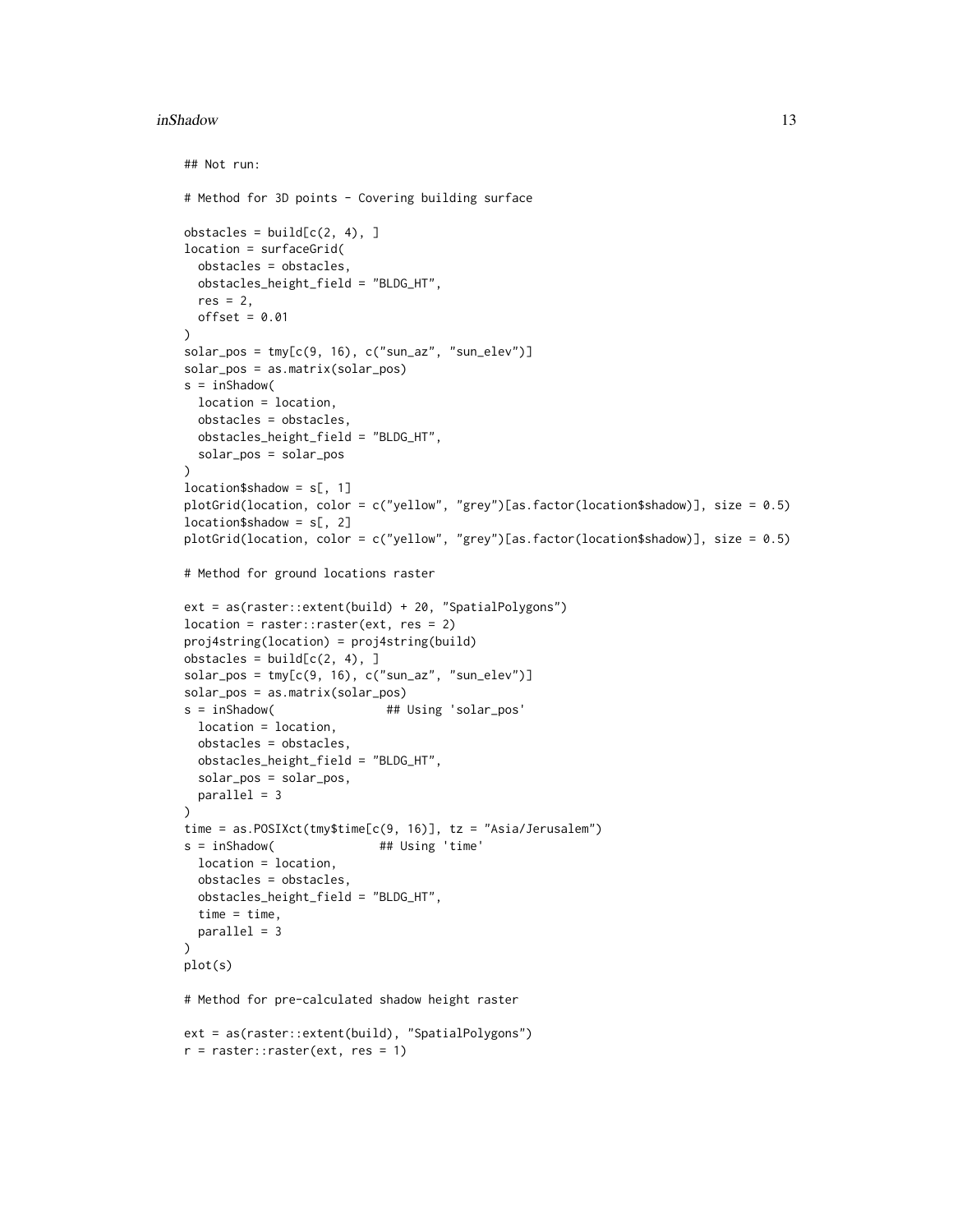```
proj4string(r) = proj4string(build)
r[] = rep(seq(30, 0, length.out = ncol(r)), times = nrow(r))location = surfaceGrid(
  obstack = build[c(2, 4), ]obstacles_height_field = "BLDG_HT",
  res = 2,
  offset = 0.01\mathcal{L}s = inShadow(
  location = location,
  shadowHeightRaster = r
\lambdalocation$shadow = s[, 1]r\_pnt = raster::as.data.frame(r, xy = TRUE)coordinates(r_pnt) = names(r_pnt)
proj4string(r_pnt) = proj4string(r)
r_pnt = SpatialPointsDataFrame(
  r_pnt,
  data.frame(
    shadow = rep(TRUE, length(r_pnt)),
    stringsAsFactors = FALSE
    \lambda\mathcal{L}pnt = rbind(location[, "shadow"], r_pnt)
plotGrid(pnt, color = c("yellow", "grey")[as.factor(pnt$shadow)], size = 0.5)
# Automatically calculating 'solar_pos' using 'time' - Points
location = sp::spsample(
  rgeos::gBuffer(rgeos::gEnvelope(build), width = 20),
  n = 500,type = "regular"
)
time = as.POSIXct("2004-12-24 13:30:00", tz = "Asia/Jerusalem")
s = inShadow(
  location = location,
  obstacles = build,
  obstacles_height_field = "BLDG_HT",
  time = time
)
plot(location, col = ifelse(s[, 1], "grey", "yellow"), main = time)
plot(build, add = TRUE)
## End(Not run)
```
<span id="page-13-1"></span>

<span id="page-13-0"></span>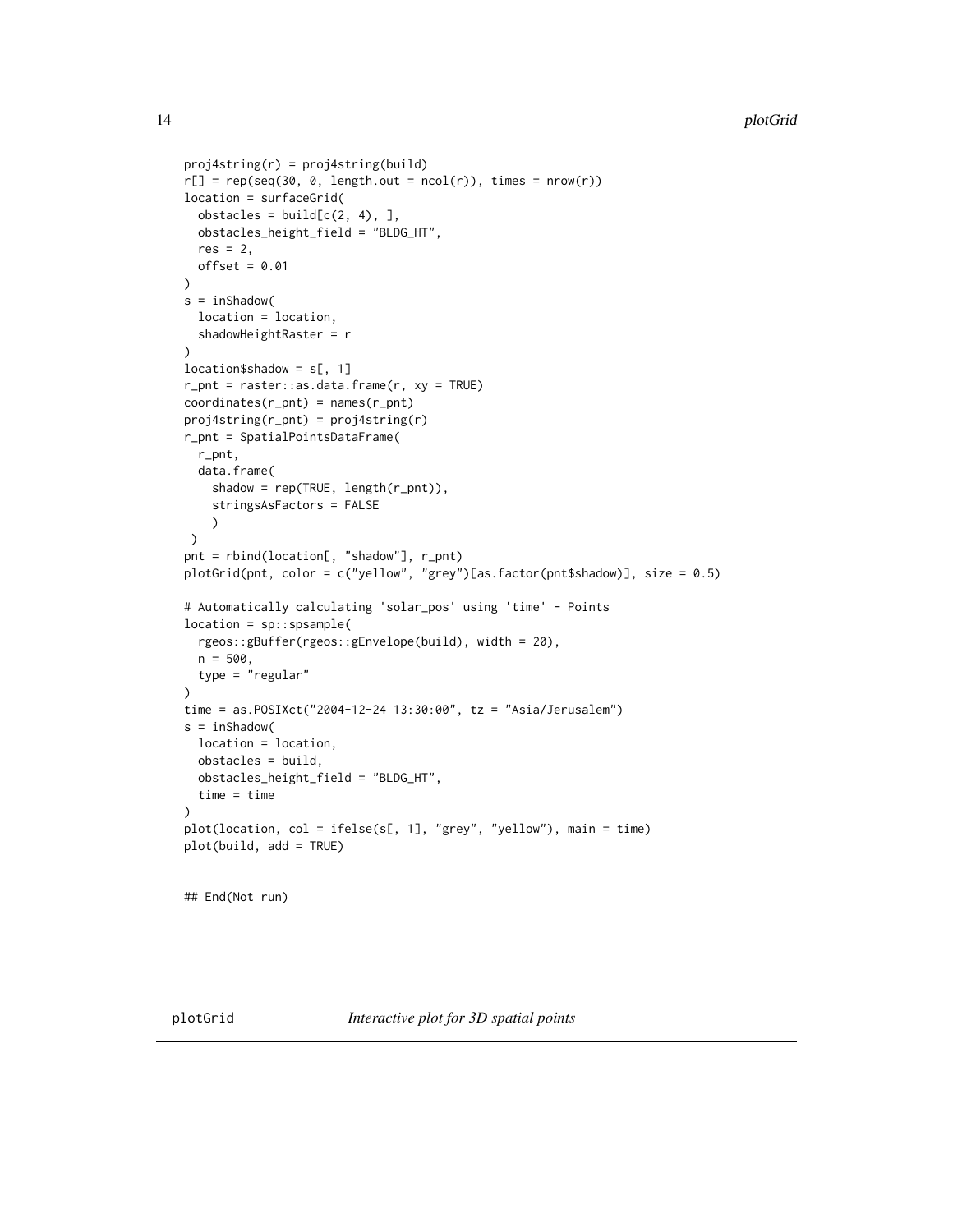#### <span id="page-14-0"></span>rad2deg 15

#### Description

This is a wrapper around scatterplot3js from package threejs. The function adjusts the x, y and z axes so that 1:1:1 proportion are kept and z=0 corresponds to ground level.

#### Usage

```
plotGrid(grid, color = c("grey", "red")[as.factor(grid$type)], size = 0.2, ...)
```
#### Arguments

| grid  | A three-dimensional SpatialPoints* object                                                                                                                                                                                                                       |
|-------|-----------------------------------------------------------------------------------------------------------------------------------------------------------------------------------------------------------------------------------------------------------------|
| color | Point color, either a single value or vector corresponding to the number of<br>points. The default values draws "facade" and "roof" points in different colors,<br>assuming these classes appear in a column named type, as returned by function<br>surfaceGrid |
| size  | Point radius, default is 0.1                                                                                                                                                                                                                                    |
| .     | Additional parameters passed to scatterplot 3 is                                                                                                                                                                                                                |
|       |                                                                                                                                                                                                                                                                 |

#### Value

An htmlwidget object that is displayed using the object's show or print method. If you don't see your widget plot, try printing it with the print function. (Same as for threejs::scatterplot3js)

#### Examples

```
## Not run:
grid = surfaceGrid(
  obstacles = build,
 obstacles_height_field = "BLDG_HT",
  res = 1,
  offset = 0.01)
plotGrid(grid)
## End(Not run)
```
rad2deg *Radians to degrees*

#### Description

Radians to degrees

#### Usage

rad2deg(rad)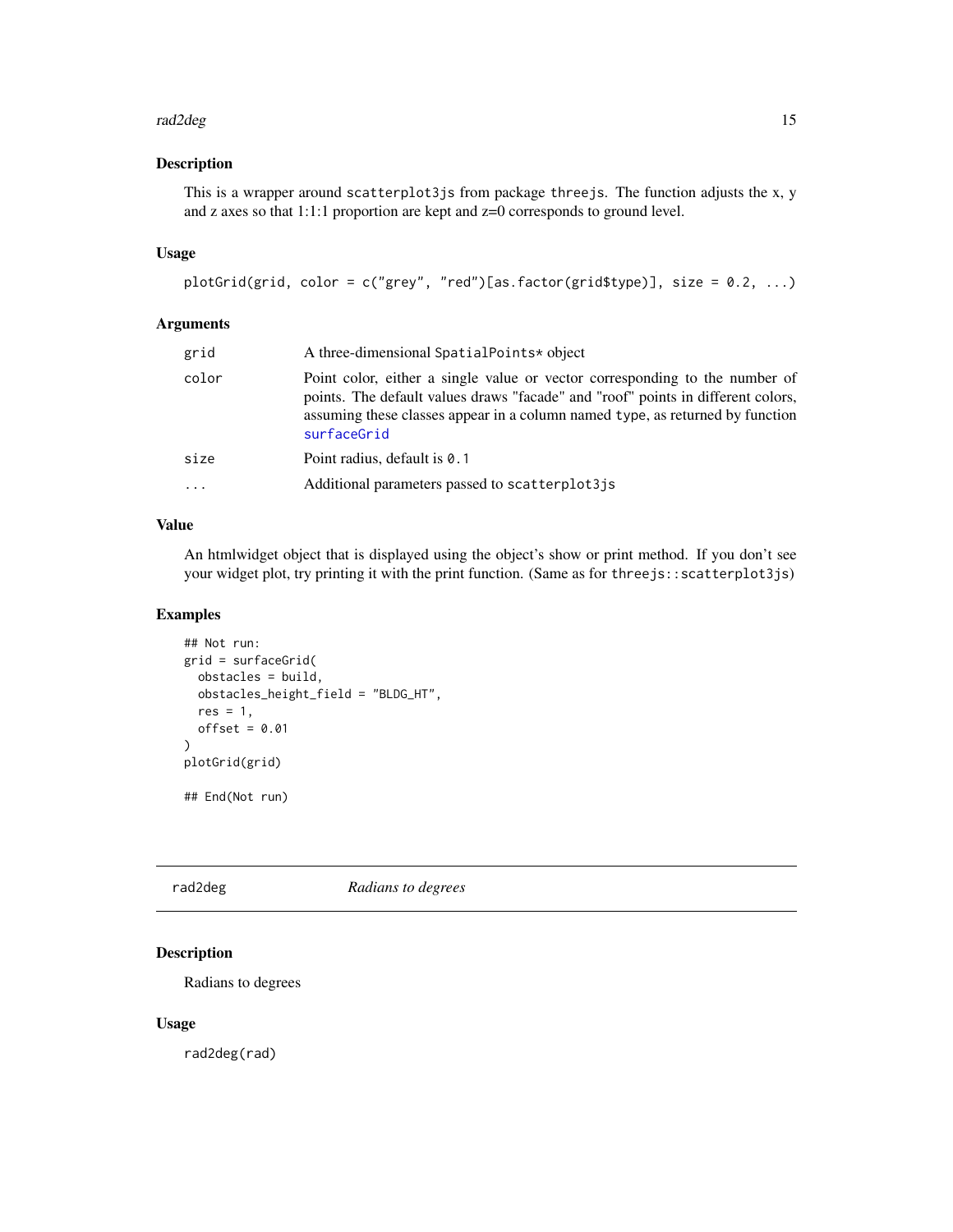#### 16 radiation and the contract of the contract of the contract of the contract of the contract of the contract of the contract of the contract of the contract of the contract of the contract of the contract of the contract

#### Arguments

rad Angle in radians

#### Value

numeric Angle in degrees

#### Examples

rad2deg $(2*pi) == 360$ 

radiation *Estimation of Direct and Diffuse Radiation Load on Extruded Polygon Surfaces*

#### Description

This is a wrapper function for calculating total diffuse, direct and total radiation load per unit area on extruded polygon surfaces. The function operates on obstacle geometry and a set of sun positions with associated meteorological estimates for direct and diffuse radiation (see Details below).

#### Usage

```
radiation(
  grid,
 obstacles,
  obstacles_height_field,
  solar_pos = solarpos2(obstacles, time),
  time = NULL,
  solar_normal,
  solar_diffuse,
  radius = Inf,
  returnList = FALSE,
 parallel = getOption("mc.cores")
\mathcal{E}
```
#### Arguments

| grid      | A 3D SpatialPointsDataFrame layer, such as returned by function surfaceGrid.                                                     |
|-----------|----------------------------------------------------------------------------------------------------------------------------------|
|           | specifying the locations where radiation is to be estimated. The layer must in-                                                  |
|           | clude an attribute named type, with possible values being "roof" or "facade",                                                    |
|           | expressing surface orientation per 3D point. The layer must also include an at-                                                  |
|           | tribute named facade_az, specifying facade azimuth (only for "facade" points,                                                    |
|           | for "roof" points the value should be NA). The type and facade_az attributes                                                     |
|           | are automatically created when creating the grid with the surface Grid function                                                  |
| obstacles | A Spatial Polygons Data Frame object specifying the obstacles outline, induc-<br>ing self- and mutual-shading on the grid points |

<span id="page-15-0"></span>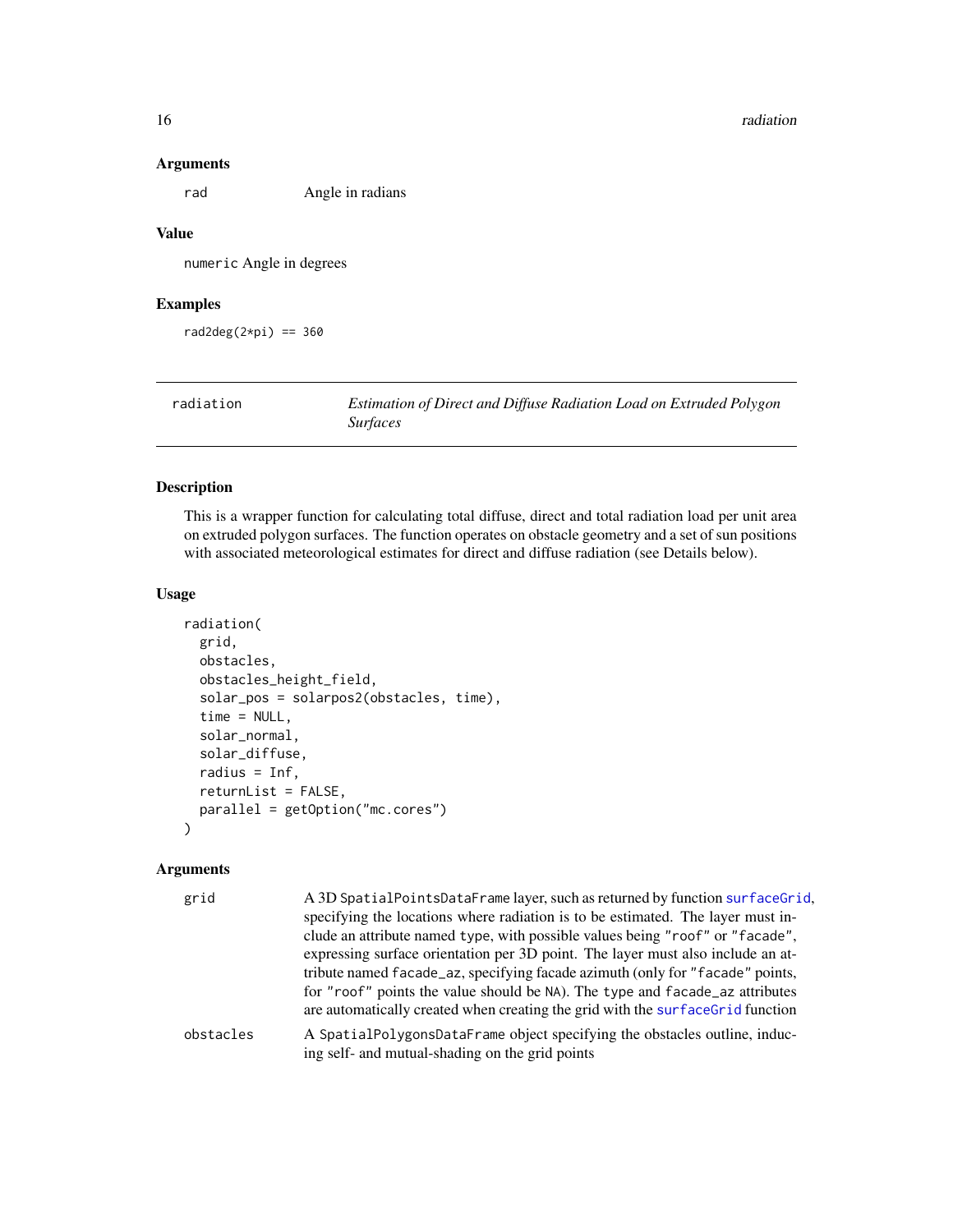<span id="page-16-0"></span>obstacles\_height\_field Name of attribute in obstacles with extrusion height for each feature solar\_pos A matrix with two columns representing sun position(s); first column is the solar azimuth (in decimal degrees from North), second column is sun elevation (in decimal degrees); rows represent different sun positions corresponding to the solar\_normal and the solar\_diffuse estimates. For example, if solar\_normal and solar\_diffuse refer to hourly measurements in a Typical Meteorological Year (TMY) dataset, then solar\_pos needs to contain the corresponding hourly sun positions time When solar\_pos is unspecified, time can be passed to automatically calculate solar\_pos based on the time and the centroid of obstacles, using function maptools::solarpos. In such case obstacles must have a defined CRS (not NA). The time value must be a POSIXct or POSIXlt object solar\_normal Direct Normal Irradiance (e.g. in  $Wh/m^2$ ), at sun positions corresponding to solar\_pos. Must be a vector with the same number of elements as the number of rows in solar\_pos solar\_diffuse Diffuse Horizontal Irradiance (e.g. in Wh/m^2), at sun positions corresponding to solar\_pos. Must be a vector with the same number of elements as the number of rows in solar\_pos radius Effective search radius (in CRS units) for considering obstacles when calculating shadow and SVF. The default is to use a global search, i.e. radius=Inf. Using a smaller radius can be used to speed up the computation when working on large areas. Note that the search radius is not specific per grid point; instead, a buffer is applied on all grid points combined, then "dissolving" the individual buffers, so that exactly the same obstacles apply to all grid points returnList Logical, determines whether to return summed radiation over the entire period per 3D point (default, FALSE), or to return a list with all radiation values per time step (TRUE) parallel Number of parallel processes or a predefined socket cluster. With parallel=1 uses ordinary, non-parallel processing. Parallel processing is done with the parallel package

#### Details

Input arguments for this function comprise the following:

- An extruded polygon obstacles layer (obstacles and obstacles\_height\_field) inducing shading on the queried grid
- A grid of 3D points (grid) where radiation is to be estimated. May be created from the 'obstacles' layer, or a subset of it, using function [surfaceGrid](#page-27-1). For instance, in the code example (see below) radiation is estimated on a grid covering just one of four buildings in the build layer (the first building), but all four buildings are taken into account for evaluating self- and mutual-shading by the buildings.
- Solar positions matrix (solar\_pos)
- Direct and diffuse radiation meteorological estimate vectors (solar\_normal and solar\_diffuse)

Given these inputs, the function goes through the following steps: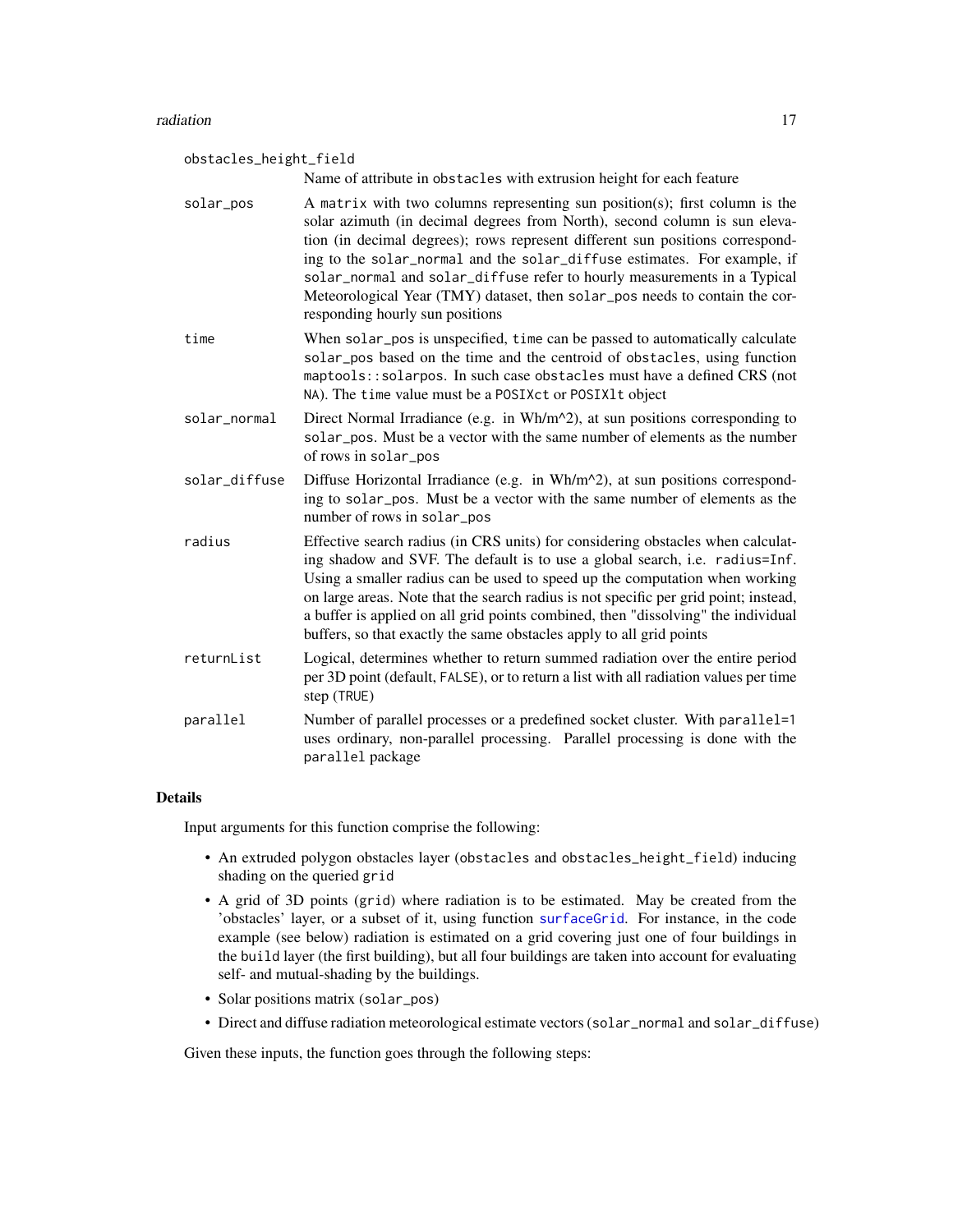- <span id="page-17-0"></span>• Determining whether each grid point is shaded, at each solar position, using [inShadow](#page-8-1)
- Calculating the coefficient of Direct Normal Irradiance reduction, using [coefDirect](#page-5-1)
- Summing direct radiation considering (1) mutual shading, (2) direst radiation coefficient and (3) direct radiation estimates
- Calculating the Sky View Factor (SVF) for each point, using [SVF](#page-29-1)
- Summing diffuse radiation load considering (1) SVF and (2) diffuse radiation estimates
- Summing total (direct + diffuse) radiation load

#### Value

If returnList=FALSE (the default), then returned object is a data.frame, with rows corresponding to grid points and four columns corresponding to the following estimates:

- svf Computed Sky View Factor (see function [SVF](#page-29-1))
- direct Total direct radiation for each grid point
- diffuse Total diffuse radiation for each grid point
- total Total radiation (direct + diffuse) for each grid point

Each row of the data. frame gives summed radiation values for the entire time period in solar\_pos, solar\_normal and solar\_diffuse

If returnList=TRUE then returned object is a list with two elements:

- direct Total direct radiation for each grid point
- diffuse Total diffuse radiation for each grid point

Each of the elements is a matrix with rows corresponding to grid points and columns corresponding to time steps in solar\_pos, solar\_normal and solar\_diffuse

```
# Create surface grid
grid = surfaceGrid(
 obstackes = build[1, ]obstacles_height_field = "BLDG_HT",
 res = 2)
solar_pos = tmy[, c("sun_az", "sun_elev")]
solar_pos = as.matrix(solar_pos)
# Summed 10-hour radiation estimates for two 3D points
rad1 = radiation(
 grid = grid[1:2, ],
 obstacles = build,
 obstacles_height_field = "BLDG_HT",
 solar_pos = solar_pos[8:17, , drop = FALSE],solar_normal = tmy$solar_normal[8:17],
 solar_diffuse = tmy$solar_diffuse[8:17],
```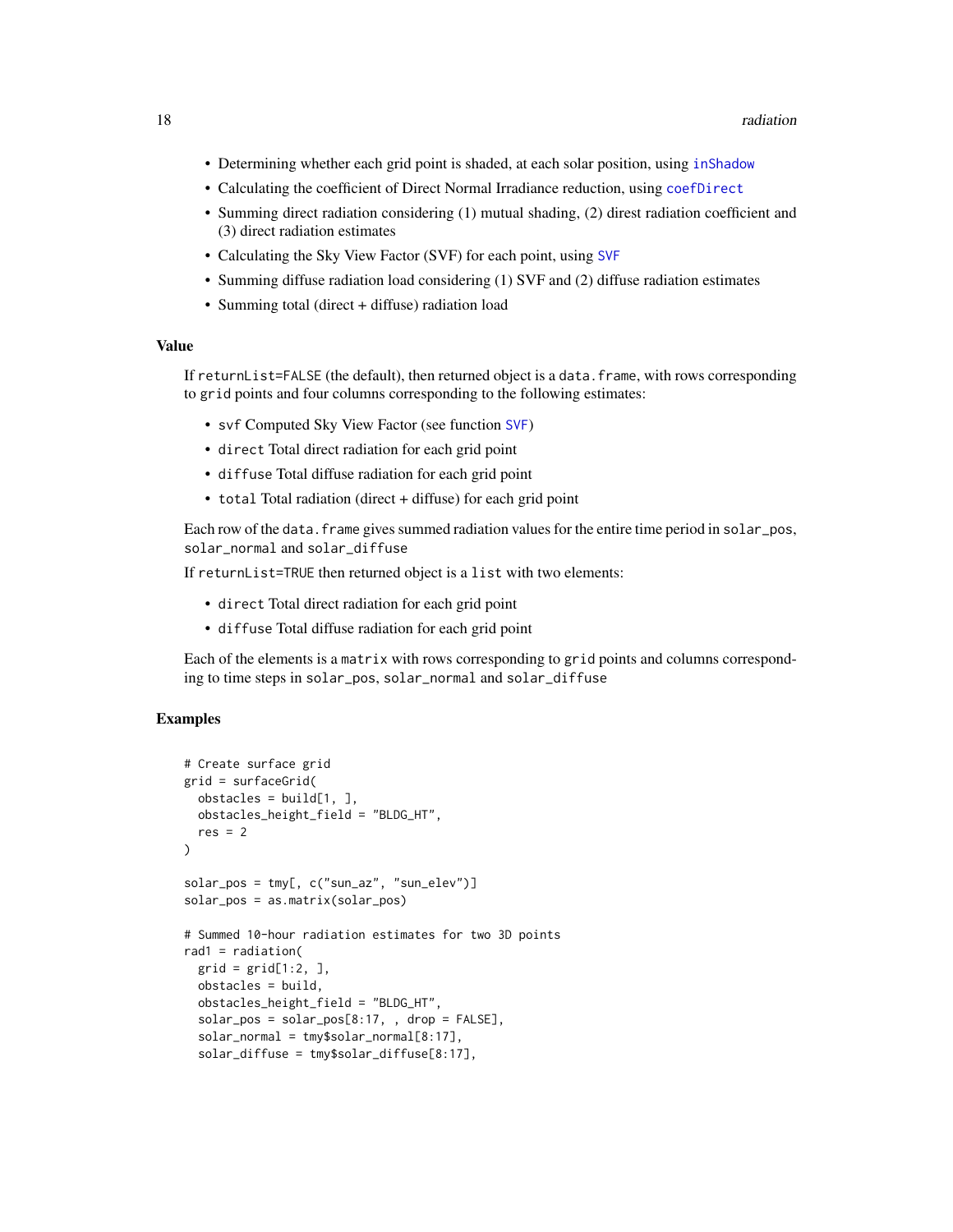#### radiation and the contract of the contract of the contract of the contract of the contract of the contract of the contract of the contract of the contract of the contract of the contract of the contract of the contract of

```
returnList = TRUE
\mathcal{L}rad1
## Not run:
# Same, using 'time' instead of 'solar_pos'
rad2 = radiation(
  grid = grid[1:2, ]obstacles = build,
  obstacles_height_field = "BLDG_HT",
  time = as.POSIXct(tmy$time[8:17], tz = "Asia/Jerusalem"),
  solar_normal = tmy$solar_normal[8:17],
  solar_diffuse = tmy$solar_diffuse[8:17],
  returnList = TRUE
)
rad2
# Differences due to the fact that 'tmy' data come with their own
# solar positions, not exactly matching those calulated using 'maptools::solarpos'
rad1$direct - rad2$direct
rad1$diffuse - rad2$diffuse
## End(Not run)
## Not run:
### Warning! The calculation below takes some time.
# Annual radiation estimates for entire surface of one building
rad = radiation(
  grid = grid,
  obstacles = build,
  obstacles_height_field = "BLDG_HT",
  solar_pos = solar_pos,
  solar_normal = tmy$solar_normal,
  solar_diffuse = tmy$solar_diffuse,
  parallel = 3
)
# 3D plot of the results
library(plot3D)
opar = par(mfrow=c(1, 3))scatter3D(
  x = coordinates(grid)[, 1],y = coordinates(grid)[, 2],
  z = coordinates(grid)[, 3],colvar = rad$direct / 1000,scale = FALSE,
  theta = 55,
```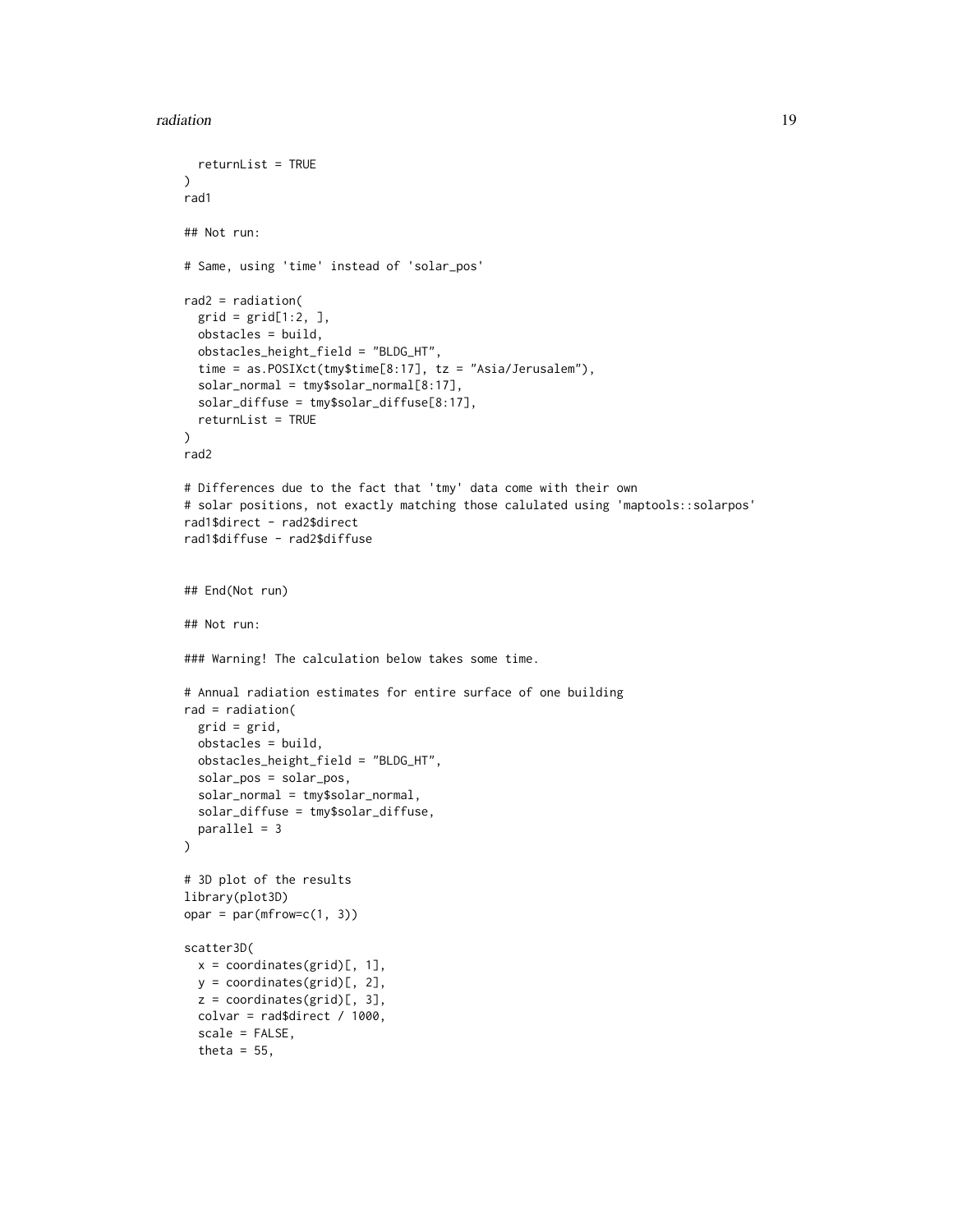```
pch = 20,
  cex = 1.35,clab = expression(paste("kWh / ", m^2)),
 main = "Direct radiation"
)
scatter3D(
 x = coordinates(grid)[, 1],y = coordinates(grid)[, 2],
 z = coordinates(grid)[, 3],
  colvar = rad$diffuse / 1000,
  scale = FALSE,
  theta = 55,
  pch = 20,
  cex = 1.35,
  clab = expression(paste("kWh / ", m^2)),
  main = "Diffuse radiation"
)
scatter3D(
  x = coordinates(grid)[, 1],y = coordinates(grid)[, 2],
 z = coordinates(grid)[, 3],colvar = rad$total / 1000,scale = FALSE,
  theta = 55,
  pch = 20,
  cex = 1.35,clab = expression(paste("kWh / ", m^2)),
  main = "Total radiation"
)
par(opar)
## End(Not run)
```
ray *Line between two points*

#### Description

The function connects two points into a line segment.

#### Usage

ray(from, to)

#### Arguments

| from | A SpatialPoints* object specifying origin.      |
|------|-------------------------------------------------|
| to   | A SpatialPoints* object specifying destination. |

<span id="page-19-0"></span>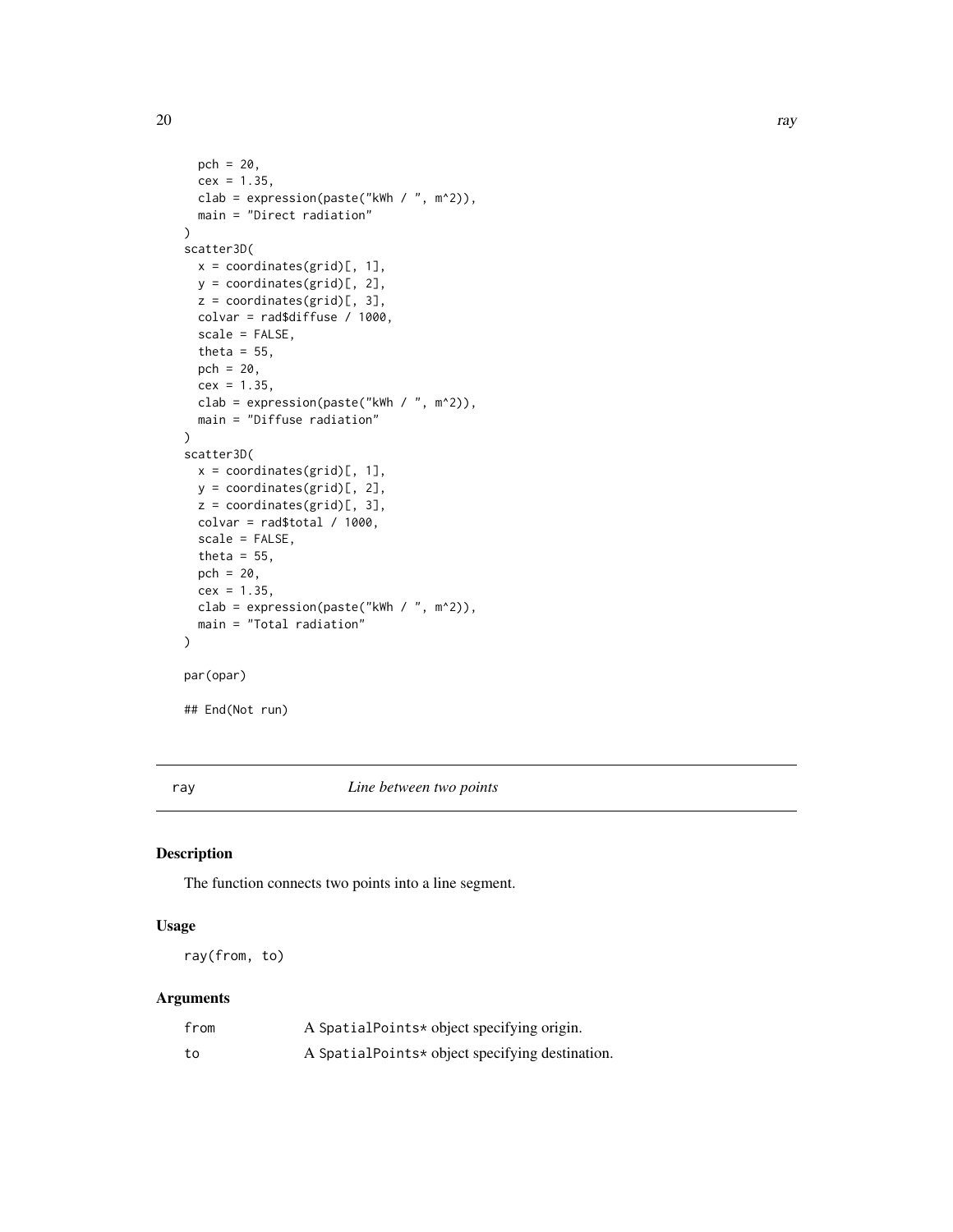#### <span id="page-20-0"></span>shadow 21

#### Value

A SpatialLines object.

#### Examples

```
ctr = rgeos::gCentroid(build)
angles = seq(0, 359, 20)sun = maply(shadow:::.sunLocation,
 sun_az = angles,MoreArgs = list(
   location = ctr,
   sun\_elev = 10\lambdarays = mapply(ray, MoreArgs = list(from = ctr), to = sun)
rays$makeUniqueIDs = TRUE
rays = do.call(rbind, rays)
plot(rays)
sun = do.call(rbind, sun)
text(sun, as.character(angles))
```
shadow shadow*: R Package for Geometric Shade Calculations*

#### Description

Main functions for calculating:

- shadowHeight, Shadow height at individual points or continuous surface
- shadowFootprint, Polygonal layer of shadow footprints on the ground
- SVF, Sky View Factor (SVF) value at individual points or continuous surface

Typical inputs for these functions include:

- location, Queried location(s)
- obstacles, A polygonal layer of obstacles (e.g. buildings) outline, with height attributes obstacles\_height\_field
- solar\_pos, Solar position (i.e. sun azimuth and elevation angles)

The package also provides functions for related preliminary calculations, such as:

- toSeg, Converting polygons to line segments
- classifyAz, Finding segment azimuth
- shiftAz, Shifting segments by azimuth and distance
- ray, Constructing a line between two points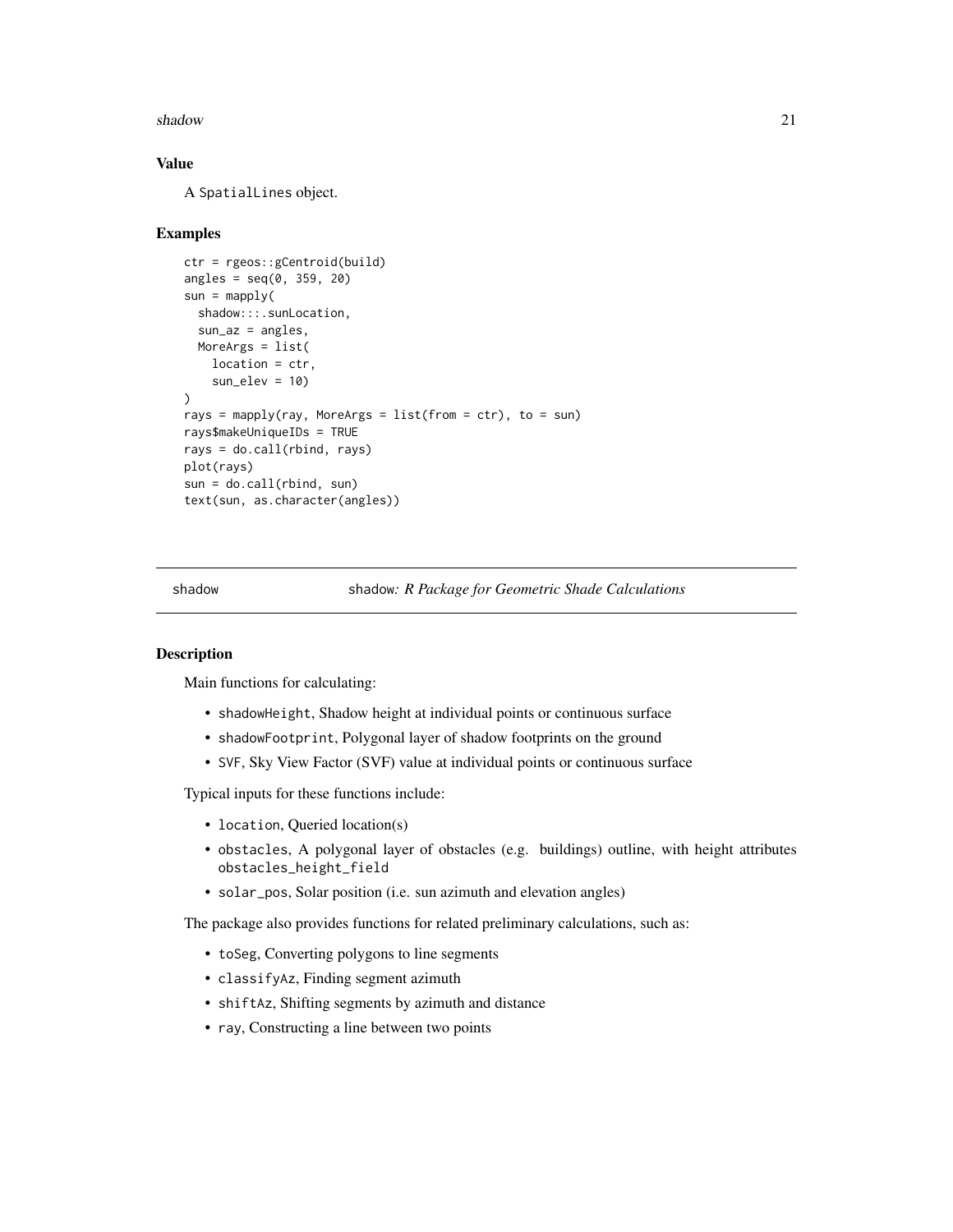<span id="page-21-0"></span>

#### Description

Creates a polygonal layer of shadow footprints on the ground, taking into account:

- Obstacles outline (obstacles), given by a polygonal layer with a height attribute (obstacles\_height\_field)
- Sun position (solar\_pos), given by azimuth and elevation angles

The calculation method was inspired by Morel Weisthal's MSc thesis at the Ben-Gurion University of the Negev.

#### Usage

```
## S4 method for signature 'SpatialPolygonsDataFrame'
shadowFootprint(
 obstacles,
  obstacles_height_field,
  solar_pos = solarpos2(obstacles, time),
  time = NULL,
 b = 0.01)
```
#### Arguments

| obstacles              | A SpatialPolygonsDataFrame object specifying the obstacles outline                                                                                                                                                                                                                                |
|------------------------|---------------------------------------------------------------------------------------------------------------------------------------------------------------------------------------------------------------------------------------------------------------------------------------------------|
| obstacles_height_field |                                                                                                                                                                                                                                                                                                   |
|                        | Name of attribute in obstacles with extrusion height for each feature                                                                                                                                                                                                                             |
| solar_pos              | A matrix with one row and two columns; first column is the solar azimuth<br>(in decimal degrees from North), second column is sun elevation (in decimal<br>degrees)                                                                                                                               |
| time                   | When solar pos is unspecified, time can be passed to automatically calculate<br>solar pos based on the time and the centroid of obstacles, using function<br>maptools: solarpos. In such case obstacles must have a defined CRS (not<br>NA). The time value must be a POSIX ct or POSIX lt object |
| b                      | Buffer size for shadow footprints of individual segments of a given polygon;<br>used to eliminate minor internal holes in the resulting shadow polygon.                                                                                                                                           |

#### Value

A SpatialPolygonsDataFrame object representing shadow footprint, plus buildings outline. Object length is the same as that of the input obstacles, with an individual footprint feature for each obstacle.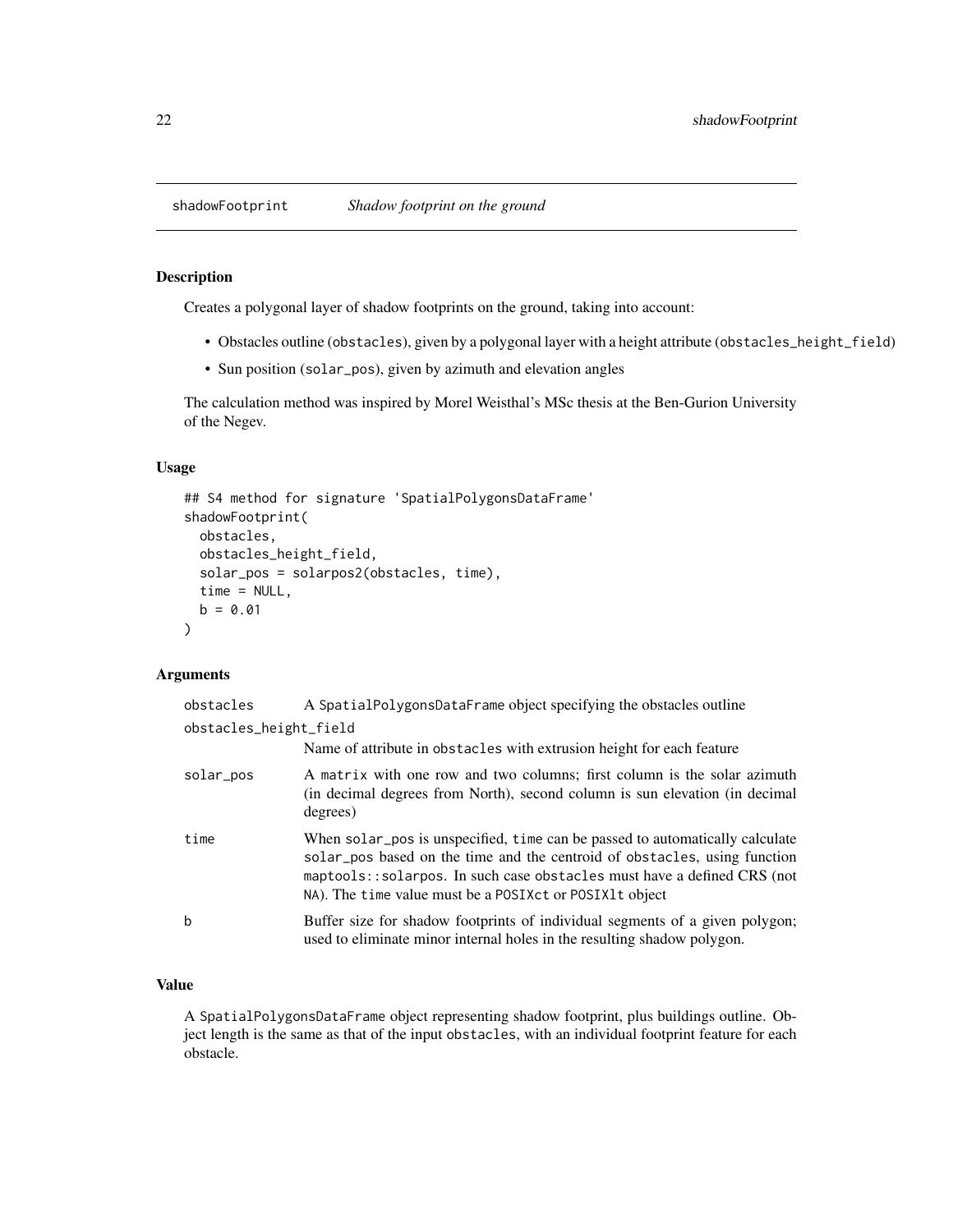#### <span id="page-22-0"></span>shadowHeight 23

#### References

Weisthal, M. (2014). Assessment of potential energy savings in Israel through climate-aware residential building design (MSc Thesis, Ben-Gurion University of the Negev). [https://www.](https://www.dropbox.com/s/bztnh1fi9znmswj/Thesis_Morel_Weisthal.pdf?dl=1) [dropbox.com/s/bztnh1fi9znmswj/Thesis\\_Morel\\_Weisthal.pdf?dl=1](https://www.dropbox.com/s/bztnh1fi9znmswj/Thesis_Morel_Weisthal.pdf?dl=1)

#### Examples

```
location = rgeos::gCentroid(build)
time = as.POSIXct("2004-12-24 13:30:00", tz = "Asia/Jerusalem")
solar_pos = maptools::solarpos(
 matrix(c(34.7767978098526, 31.9665936050395), ncol = 2),
 time
 )
footprint1 = \# ## Using 'solar_pos'
 shadowFootprint(
   obstacles = build,
   obstacles_height_field = "BLDG_HT",
   solar_pos = solar_pos
   \lambdafootprint2 =  # # Using 'time'shadowFootprint(
   obstacles = build,
   obstacles_height_field = "BLDG_HT",
   time = time
    )
all.equal(footprint1, footprint2)
footprint = footprint1
plot(footprint, col = adjustcolor("lightgrey", alpha.f = 0.5))
plot(build, add = TRUE, col = "darkgrey")
```
<span id="page-22-1"></span>shadowHeight *Shadow height calculation considering sun position and obstacles*

#### **Description**

This function calculates shadow height at given points or complete grid (location), taking into account:

- Obstacles outline (obstacles), given by a polygonal layer with a height attribute (obstacles\_height\_field)
- Sun position (solar\_pos), given by azimuth and elevation angles

#### Usage

```
## S4 method for signature 'SpatialPoints'
shadowHeight(
  location,
 obstacles,
```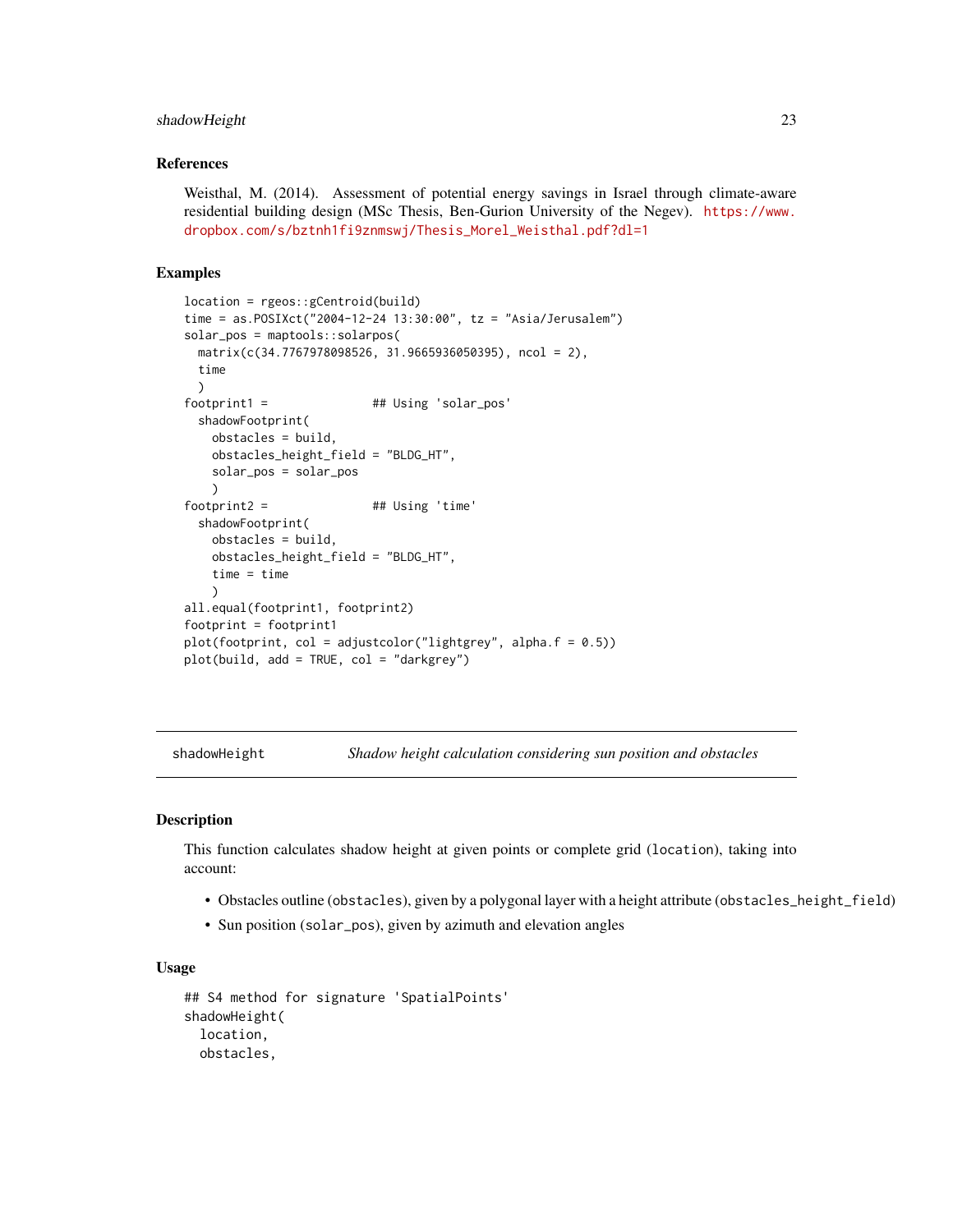```
obstacles_height_field,
 solar_pos = solarpos2(location, time),
 time = NULL,
 b = 0.01,parallel = getOption("mc.cores"),
 filter_footprint = FALSE
\mathcal{L}## S4 method for signature 'Raster'
shadowHeight(
 location,
 obstacles,
 obstacles_height_field,
  solar_pos = solarpos2(pnt, time),
 time = NULL,
 b = 0.01,
 parallel = getOption("mc.cores"),
 filter_footprint = FALSE
```

```
\lambda
```
#### Arguments

| location               | A SpatialPoints* or Raster* object, specifying the location(s) for which to<br>calculate shadow height                                                                                                                                                                                          |
|------------------------|-------------------------------------------------------------------------------------------------------------------------------------------------------------------------------------------------------------------------------------------------------------------------------------------------|
| obstacles              | A SpatialPolygonsDataFrame object specifying the obstacles outline                                                                                                                                                                                                                              |
| obstacles_height_field |                                                                                                                                                                                                                                                                                                 |
|                        | Name of attribute in obstacles with extrusion height for each feature                                                                                                                                                                                                                           |
| solar_pos              | A matrix with two columns representing sun position(s); first column is the<br>solar azimuth (in decimal degrees from North), second column is sun elevation<br>(in decimal degrees); rows represent different positions (e.g. at different times<br>of day)                                    |
| time                   | When solar_pos is unspecified, time can be passed to automatically calcu-<br>late solar_pos based on the time and the centroid of location, using function<br>maptools::solarpos. In such case location must have a defined CRS (not<br>NA). The time value must be a POSIXct or POSIX1t object |
| b                      | Buffer size when joining intersection points with building outlines, to determine<br>intersection height                                                                                                                                                                                        |
| parallel               | Number of parallel processes or a predefined socket cluster. With parallel=1<br>uses ordinary, non-parallel processing. Parallel processing is done with the<br>parallel package                                                                                                                |
| filter_footprint       |                                                                                                                                                                                                                                                                                                 |
|                        | Should the points be filtered using shadowFootprint before calculating shadow<br>height? This can make the calculation faster when there are many point which<br>are not shaded                                                                                                                 |

#### Value

Returned object is either a numeric matrix or a Raster\* -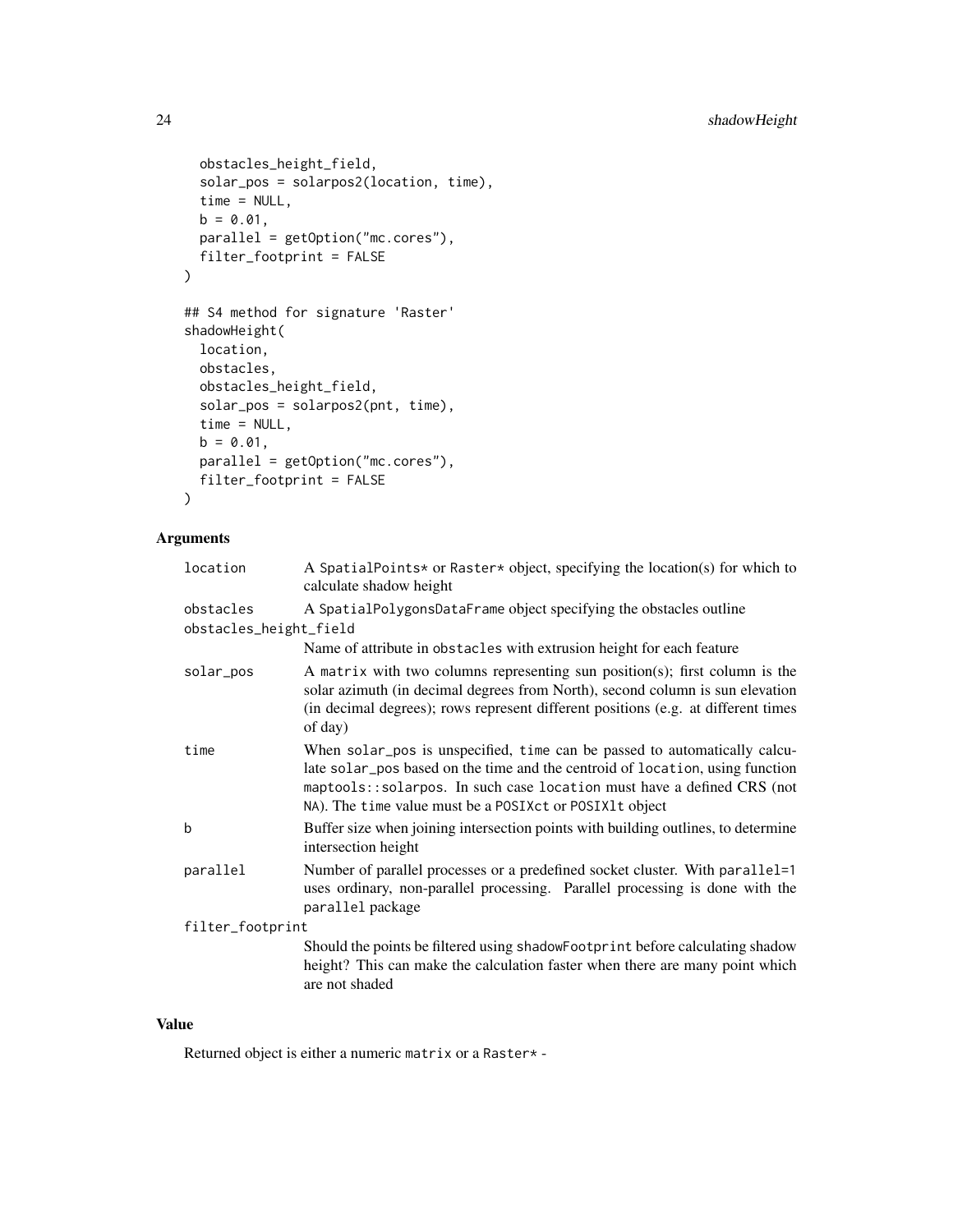- If input location is a SpatialPoints\*, then returned object is a matrix, where rows represent spatial locations (location features), columns represent solar positions (solar\_pos rows) and values represent shadow height
- If input location is a Raster\*, then returned object is a RasterLayer or RasterStack where layers represent solar positions (solar\_pos rows) and pixel values represent shadow height

In both cases the numeric values express shadow height -

- NA value means no shadow
- A valid number expresses shadow height, in CRS units (e.g. meters)
- Inf means complete shadow (i.e. sun below horizon)

#### Note

For a correct geometric calculation, make sure that:

- The layers location and obstacles are projected and in same CRS
- The values in obstacles\_height\_field of obstacles are given in the same distance units as the CRS (e.g. meters when using UTM)

```
# Single location
location = rgeos::gCentroid(build)
## Not run:
location_geo = spTransform(location, "+proj=longlat +datum=WGS84")
## End(Not run)
location\_geo = matrix(c(34.7767978098526, 31.9665936050395), ncol = 2)time = as.POSIXct("2004-12-24 13:30:00", tz = "Asia/Jerusalem")
solar_pos = maptools::solarpos(location_geo, time)
plot(build, main = time)
plot(location, add = TRUE)
sun = shadow:::.sunLocation(location = location, sun_az = solar_pos[1,1], sun_elev = solar_pos[1,2])
sun<sub>ray</sub> = ray(from = location, to = sun)
build_outline = as(build, "SpatialLinesDataFrame")
inter = rgeos::gIntersection(build_outline, sun_ray)
plot(sun_ray, add = TRUE, col = "yellow")
plot(inter, add = TRUE, col = "red")shadowHeight(
  location = location,
  obstacles = build,
  obstacles_height_field = "BLDG_HT",
  solar_pos = solar_pos
)
# Automatically calculating 'solar_pos' using 'time'
shadowHeight(
  location = location,
  obstacles = build,
  obstacles_height_field = "BLDG_HT",
  time = time
```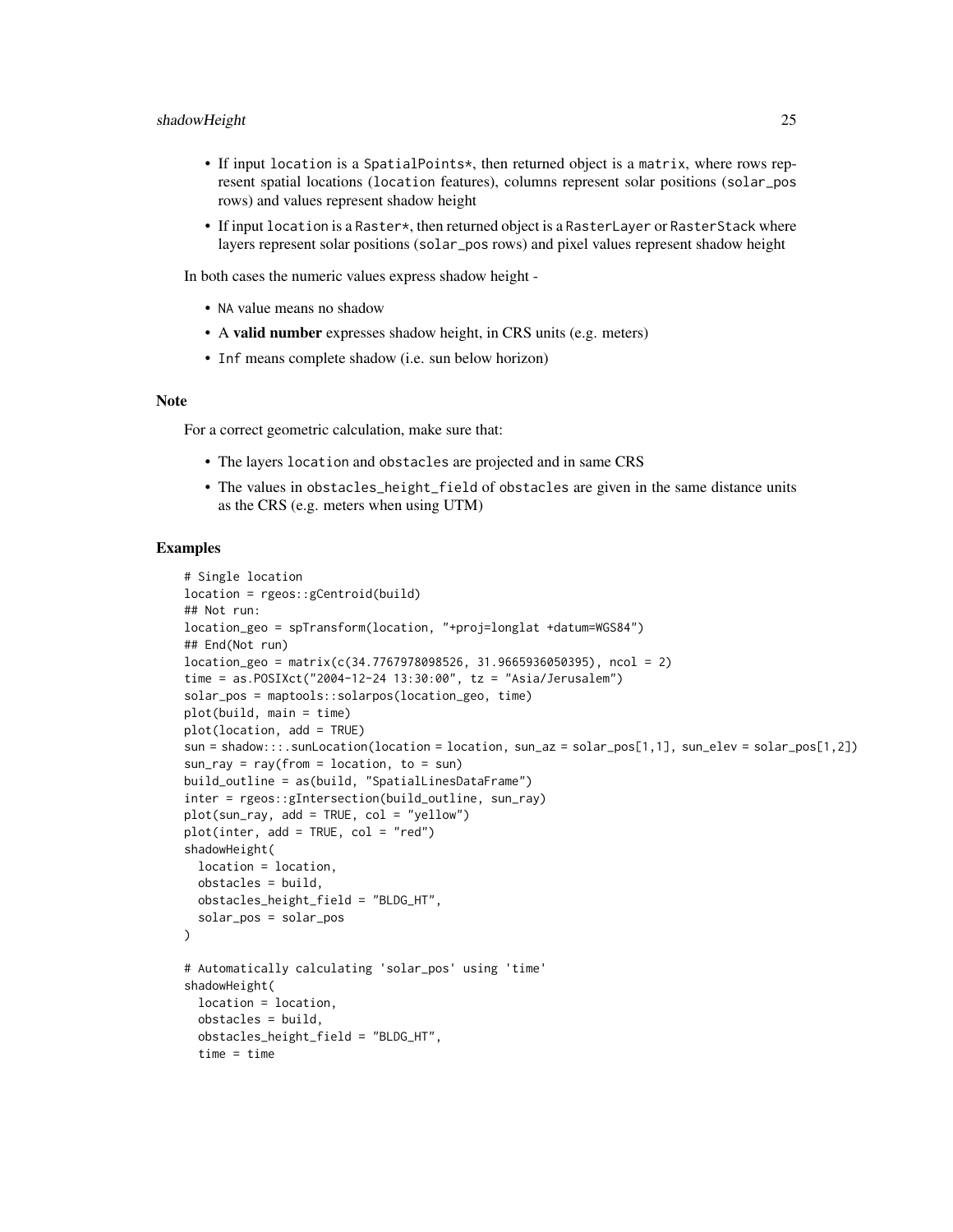```
## Not run:
# Two points - three times
location0 = rgeos::gCentroid(build)
location1 = raster::shift(location0, 0, -15)
location2 = raster::shift(location0, -10, 20)
locations = rbind(location1, location2)
time = as.POSIXct("2004-12-24 13:30:00", tz = "Asia/Jerusalem")
times = seq(from = time, by = "1 hour", length.out = 3)shadowHeight( \qquad \qquad \qquad \qquad \qquad \qquad \qquad \qquad \qquad \qquad \qquad \qquad \qquad \qquad \qquad \qquad \qquad \qquad \qquad \qquad \qquad \qquad \qquad \qquad \qquad \qquad \qquad \qquad \qquad \qquad \qquad \qquad \qquad \qquad \qquadlocation = locations,
  obstacles = build,
  obstacles_height_field = "BLDG_HT",
  solar_pos = maptools::solarpos(location_geo, times)
)
shadowHeight( \qquad ## Using 'time'
  location = locations,
  obstacles = build,
  obstacles_height_field = "BLDG_HT",
  time = times
\lambda# Grid - three times
time = as.POSIXct("2004-12-24 13:30:00", tz = "Asia/Jerusalem")
times = seq(from = time, by = "1 hour", length.out = 3)ext = as(raster::extent(build), "SpatialPolygons")
r = raster::raster(ext, res = 2)proj4string(r) = proj4string(build)
x = Sys.time()shadow1 = shadowHeight(
  location = r,
  obstacles = build,
  obstacles_height_field = "BLDG_HT",
  time = times,
  parallel = 3
\lambday = Sys.time()y - xx = Sys.time()shadow2 = shadowHeight(
  location = r,
  obstacles = build,
  obstacles_height_field = "BLDG_HT",
  solar_pos = solarpos2(r, times),
  parallel = 3
\lambday = Sys.time()
y - xshadow = shadow1
opar = par(mfrow = c(1, 3))for(i in 1:raster::nlayers(shadow)) {
```
)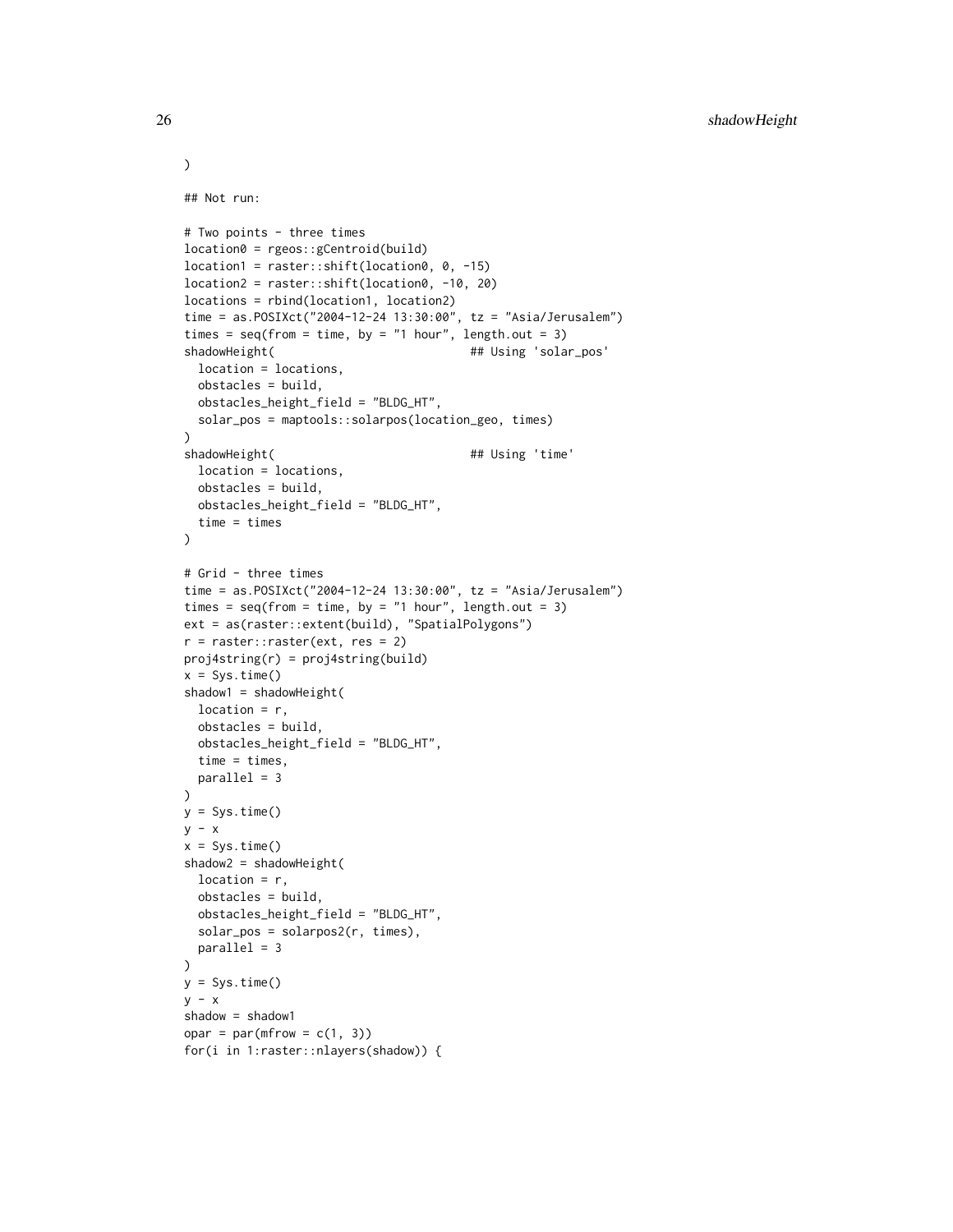#### <span id="page-26-0"></span> $\frac{1}{27}$  shiftAz 27

```
plot(shadow[[i]], col = grey(seq(0.9, 0.2, -0.01)), main = raster::getZ(shadow)[i])
  raster::contour(shadow[[i]], add = TRUE)
  plot(build, border = "red", add = TRUE)
}
par(opar)
## End(Not run)
```
#### shiftAz *Shift features by azimuth and distance*

#### Description

Shift features by azimuth and distance

#### Usage

shiftAz(object, az, dist)

#### Arguments

| object | The object to be shifted.                   |
|--------|---------------------------------------------|
| az     | Shift azimuth, in decimal degrees.          |
| dist   | Shift distance, in object projection units. |

#### Value

The shifted object.

```
s = c(270, 90, 180, 0)build_shifted = shiftAz(build, az = s, dist = 2.5)
plot(build)
plot(build_shifted, add = TRUE, border = "red")
raster::text(rgeos::gCentroid(build, byid = TRUE), s)
```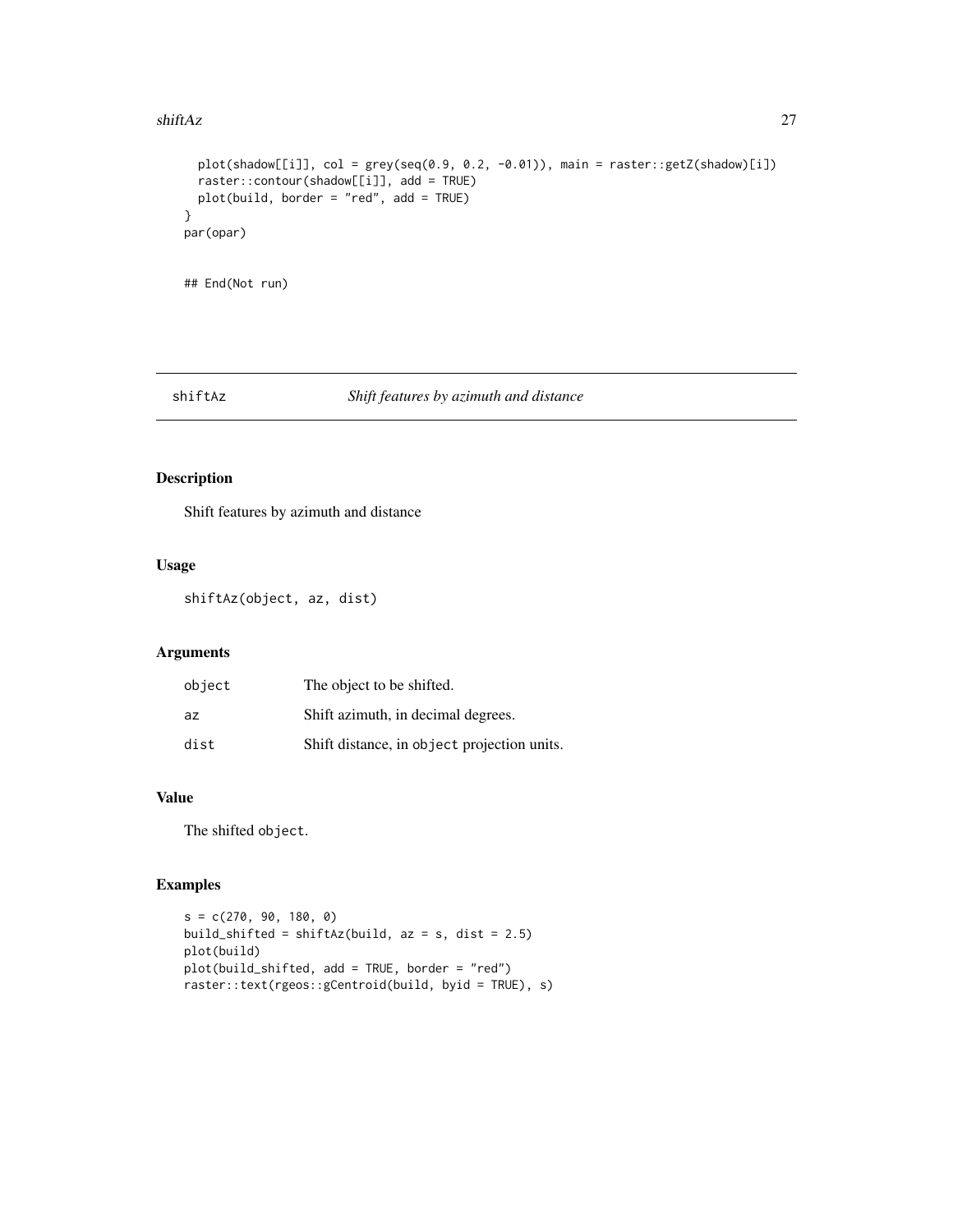<span id="page-27-0"></span>

#### Description

This is a wrapper function around maptools: : solarpos, adapted for accepting location as a Spatial $*$ layer or a Raster. The function calculates layer centroid, transforms it to lon-lat, then calls maptools:: solarpos to calculate solar position(s) for that point at the given time(s)

#### Usage

solarpos2(location, time)

#### Arguments

| location | A Spatial* or a Raster object                |
|----------|----------------------------------------------|
| time     | A SpatialLines* or a SpatialPolygons* object |

#### Value

A matrix with two columns representing sun position(s); first column is the solar azimuth (in decimal degrees from North), second column is sun elevation (in decimal degrees); rows represent different times corresponding to time

#### Examples

```
time = as.POSIXct("2004-12-24 13:30:00", tz = "Asia/Jerusalem")
solarpos2(build, time)
```
<span id="page-27-1"></span>

| surfaceGrid | Create grid of 3D points covering the 'facades' and 'roofs' of obsta- |
|-------------|-----------------------------------------------------------------------|
|             | cles                                                                  |

#### Description

The function creates a grid of 3D points covering the given obstacles at specified resolution. Such a grid can later on be used to quantify the shaded / non-shaded proportion of the obstacles surface area.

#### Usage

```
surfaceGrid(obstacles, obstacles_height_field, res, offset = 0.01)
```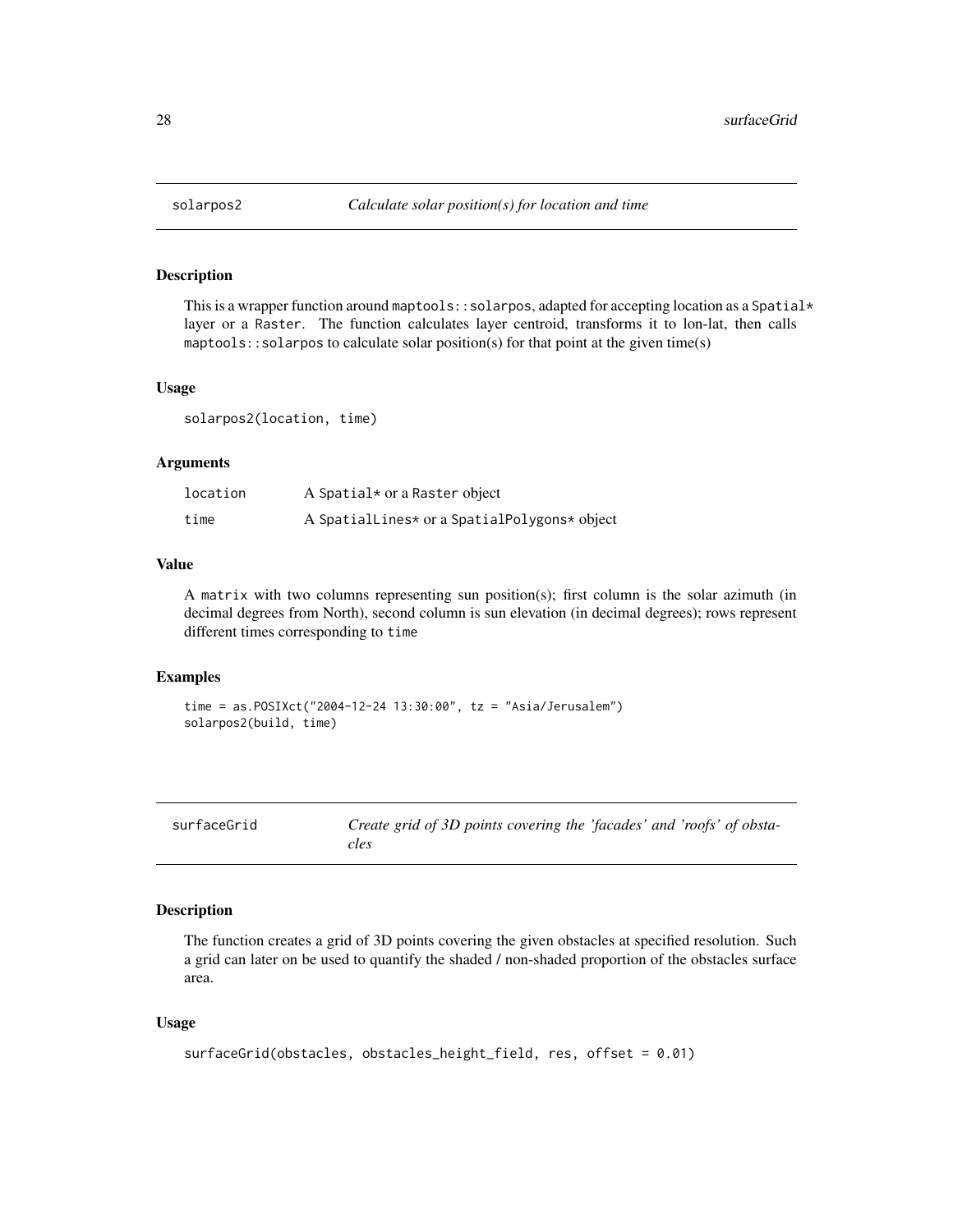#### <span id="page-28-0"></span>surfaceGrid 29

#### Arguments

| obstacles              | A SpatialPolygonsDataFrame object specifying the obstacles outline                                                  |
|------------------------|---------------------------------------------------------------------------------------------------------------------|
| obstacles_height_field |                                                                                                                     |
|                        | Name of attribute in obstacles with extrusion height for each feature                                               |
| res                    | Required grid resolution, in CRS units                                                                              |
| offset                 | Offset between grid points and facade (horizontal distance) or between grid<br>points and roof (vertical distance). |

#### Value

A 3D SpatialPointsDataFrame layer, including all attributes of the original obstacles each surface point corresponds to, followed by six new attributes:

- obs\_id Unique consecutive ID for each feature in obstacles
- type Either "facade" or "roof"
- seg\_id Unique consecutive ID for each facade segment (only for 'facade' points)
- xy\_id Unique consecutive ID for each ground location (only for 'facade' points)
- facade\_az The azimuth of the corresponding facade, in decimal degrees (only for 'facade' points)

#### Note

The reason for introducing an offset is to avoid ambiguity as for whether the grid points are "inside" or "outside" of the obstacle. With an offset all grid points are "outside" of the building and thus not intersecting it. offset should be given in CRS units; default is 0.01.

#### See Also

Function [plotGrid](#page-13-1) to visualize grid.

```
grid = surfaceGrid(
  obstacles = build,
  obstacles_height_field = "BLDG_HT",
  res = 2)
plot(grid)
plot(grid, pch = 1, lwd = 0.1, col = "black", add = TRUE)
# When 'res/2' is larger then height, facade will be left unsampled
build_small = build
build_small$BLDG_HT = 1
grid = surfaceGrid(
  obstacles = build_small,
  obstacles_height_field = "BLDG_HT",
  res = 2)
```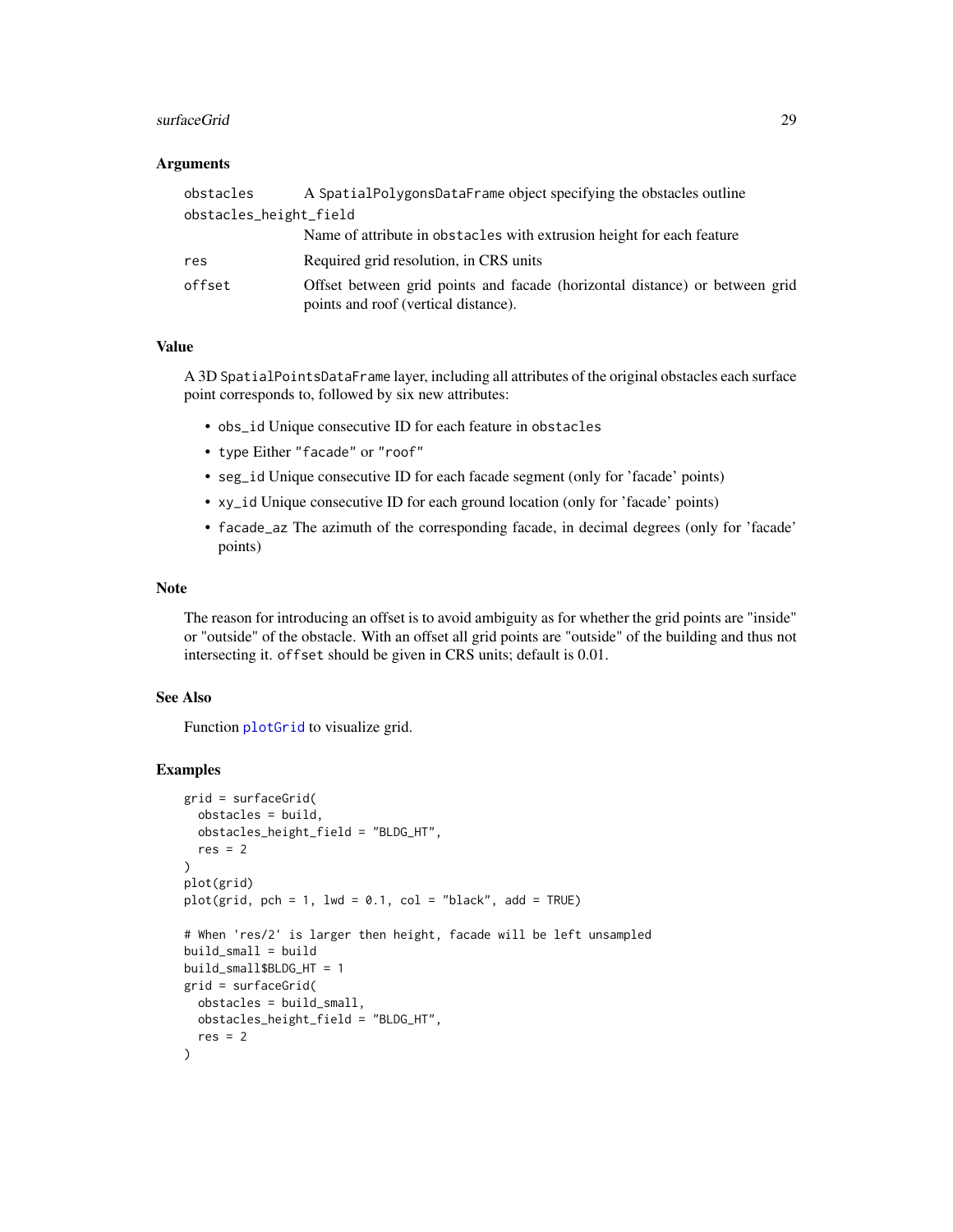```
plot(grid)
plot(grid, pch = 1, lwd = 0.1, col = "black", add = TRUE)
table(grid$type)
grid = surfaceGrid(
  obstacles = build_small,
  obstacles_height_field = "BLDG_HT",
  res = 2.00001 # res/2 > h
\lambdaplot(grid)
plot(grid, pch = 1, lwd = 0.1, col = "black", add = TRUE)
table(grid$type)
# When input already contains 'obs_id', 'type', 'seg_id', 'xy_id', 'facade_az' or 'ZZZ'
build2 = buildbuild2$ZZZ = 1grid = surfaceGrid(
  obstacles = build2,
 obstacles_height_field = "BLDG_HT",
  res = 2)
```
#### <span id="page-29-1"></span>SVF *Sky View Factor (SVF) calculation*

#### Description

Calculates the Sky View Factor (SVF) at given points or complete grid (location), taking into account obstacles outline (obstacles) given by a polygonal layer with a height attribute (obstacles\_height\_field).

#### Usage

```
## S4 method for signature 'SpatialPoints'
SVF(
  location,
  obstacles,
 obstacles_height_field,
  res_angle = 5,
 b = 0.01,
 parallel = getOption("mc.cores")
)
## S4 method for signature 'Raster'
SVF(
  location,
  obstacles,
  obstacles_height_field,
  res_angle = 5,
```
<span id="page-29-0"></span>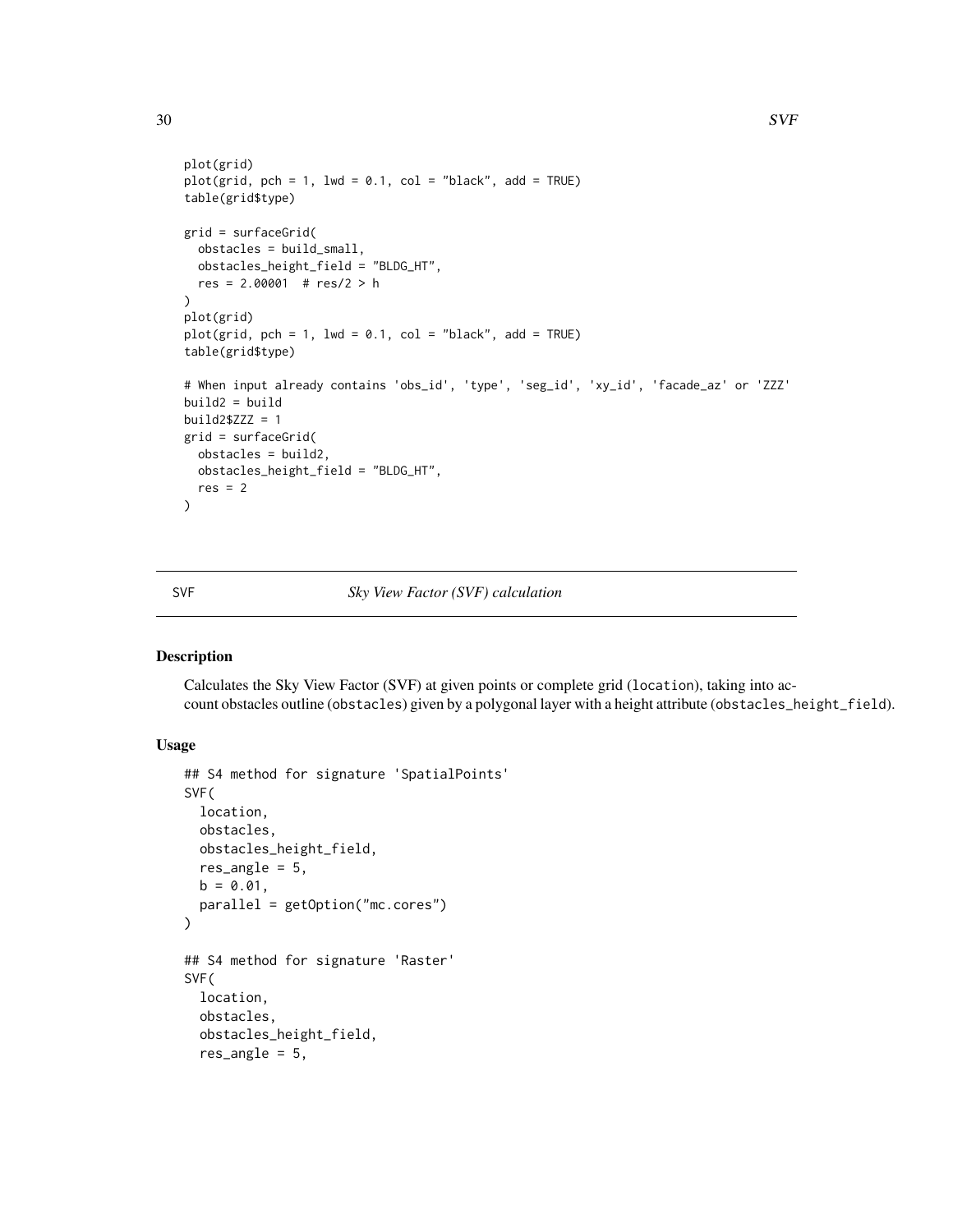```
b = 0.01,
 parallel = getOption("mc.cores")
\lambda
```
#### Arguments

| location               | A SpatialPoints* or Raster* object, specifying the location(s) for which to<br>calculate logical shadow values. If location is SpatialPoints*, then it can<br>have 2 or 3 dimensions. A 2D SpatialPoints* is considered as a point(s) on<br>the ground, i.e. 3D point(s) where $z = 0$ . In a 3D SpatialPoints* the 3rd<br>dimension is assumed to be elevation above ground $z$ (in CRS units). Raster*<br>cells are considered as ground locations |
|------------------------|------------------------------------------------------------------------------------------------------------------------------------------------------------------------------------------------------------------------------------------------------------------------------------------------------------------------------------------------------------------------------------------------------------------------------------------------------|
| obstacles              | A SpatialPolygonsDataFrame object specifying the obstacles outline                                                                                                                                                                                                                                                                                                                                                                                   |
| obstacles_height_field |                                                                                                                                                                                                                                                                                                                                                                                                                                                      |
|                        | Name of attribute in obstacles with extrusion height for each feature                                                                                                                                                                                                                                                                                                                                                                                |
| res_angle              | Circular sampling resolution, in decimal degrees. Default is 5 degrees, i.e. 0, 5,<br>10355.                                                                                                                                                                                                                                                                                                                                                         |
| b                      | Buffer size when joining intersection points with building outlines, to determine<br>intersection height                                                                                                                                                                                                                                                                                                                                             |
| parallel               | Number of parallel processes or a predefined socket cluster. With parallel=1<br>uses ordinary, non-parallel processing. Parallel processing is done with the<br>parallel package                                                                                                                                                                                                                                                                     |

#### Value

A numeric value between 0 (sky completely obstructed) and 1 (sky completely visible).

- If input location is a SpatialPoints\*, then returned object is a vector where each element representing the SVF for each point in location
- If input location is a Raster\*, then returned object is a RasterLayer where cell values express SVF for each ground location

#### Note

SVF calculation for each view direction follows the following equation -

 $1 - (sin(\beta))^2$ 

Where  $\beta$  is the highest elevation angle (see equation 3 in Gal & Unger 2014).

#### References

Erell, E., Pearlmutter, D., & Williamson, T. (2012). Urban microclimate: designing the spaces between buildings. Routledge.

Gal, T., & Unger, J. (2014). A new software tool for SVF calculations using building and tree-crown databases. Urban Climate, 10, 594-606.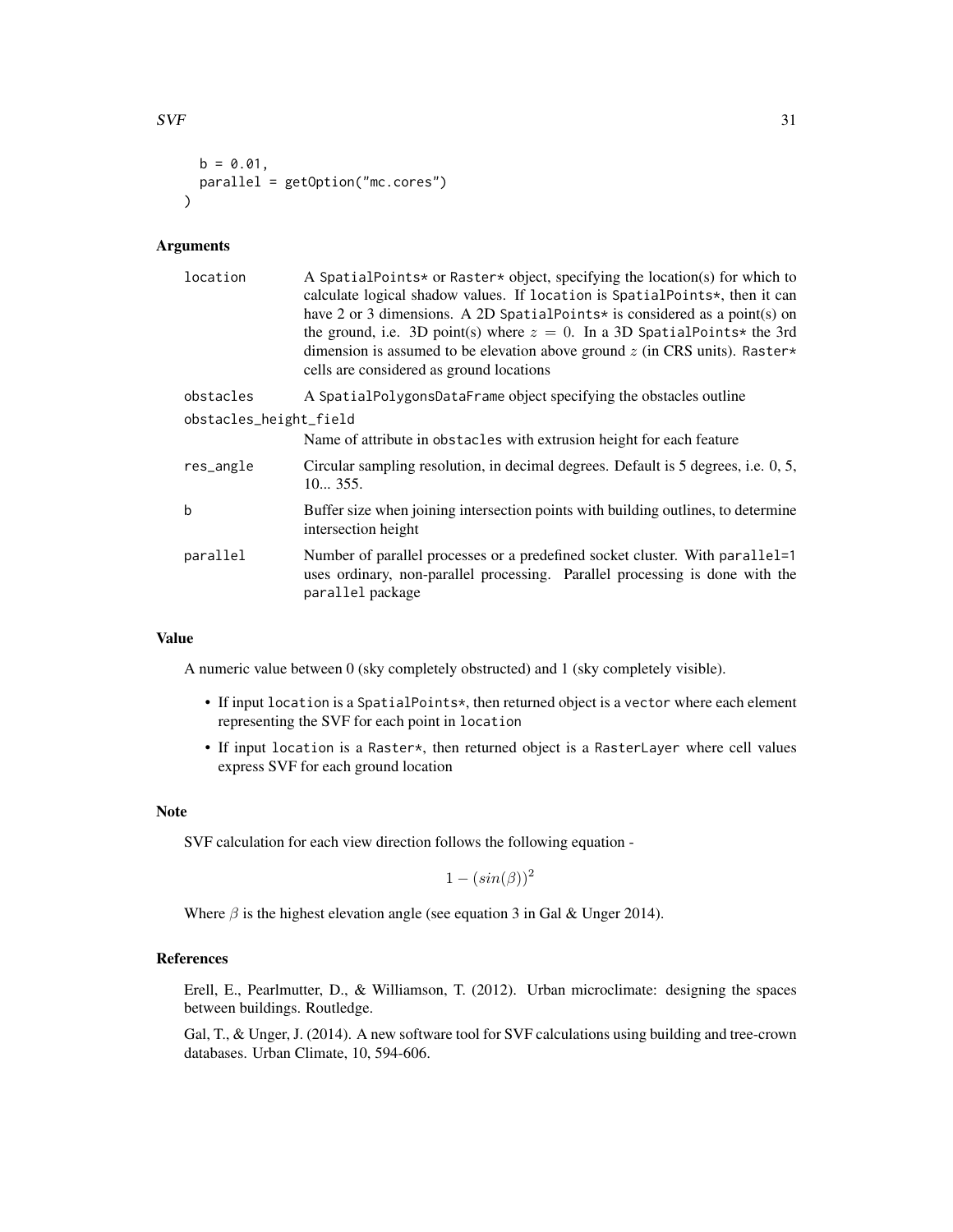```
## Individual locations
location0 = rgeos::gCentroid(build)
location1 = raster::shift(location0, 0, -15)
location2 = raster::shift(location0, -10, 20)
locations = rbind(location1, location2)
s\nu fs = SVF(location = locations,
  obstacles = build,
 obstacles_height_field = "BLDG_HT"
)
plot(build)
plot(locations, add = TRUE)
raster::text(locations, round(svfs, 2), col = "red", pos = 3)
## Not run:
## Grid
ext = as(raster::extent(build), "SpatialPolygons")
r = raster:: raster(ext, res = 5)
proj4string(r) = proj4string(build)
pnt = raster::rasterToPoints(r, spatial = TRUE)
s\nu fs = SVF(location = r,
    obstacles = build,
   obstacles_height_field = "BLDG_HT",
   parallel = 3
  \lambdaplot(svfs, col = grey(seq(0.9, 0.2, -0.01)))
raster::contour(svfs, add = TRUE)
plot(build, add = TRUE, border = "red")
## 3D points
ctr = rgeos::gCentroid(build)
heights = seq(0, 28, 1)loc3d = data.frame(x = coordinates(ctr)[, 1],y = coordinates(ctr)[, 2],
   z = heights
\lambdacoordinates(loc3d) = \sim x + y + zproj4string(loc3d) = proj4string(build)
s\nu fs = SVF(location = loc3d,
   obstacles = build,
   obstacles_height_field = "BLDG_HT",
   parallel = 3
)
plot(heights, svfs, type = "b", xlab = "Elevation (m)", ylab = "SVF", ylim = c(0, 1))
abline(v = build$BLDG_HT, col = "red")## Example from Erell et al. 2012 (p. 19 Fig. 1.2)
```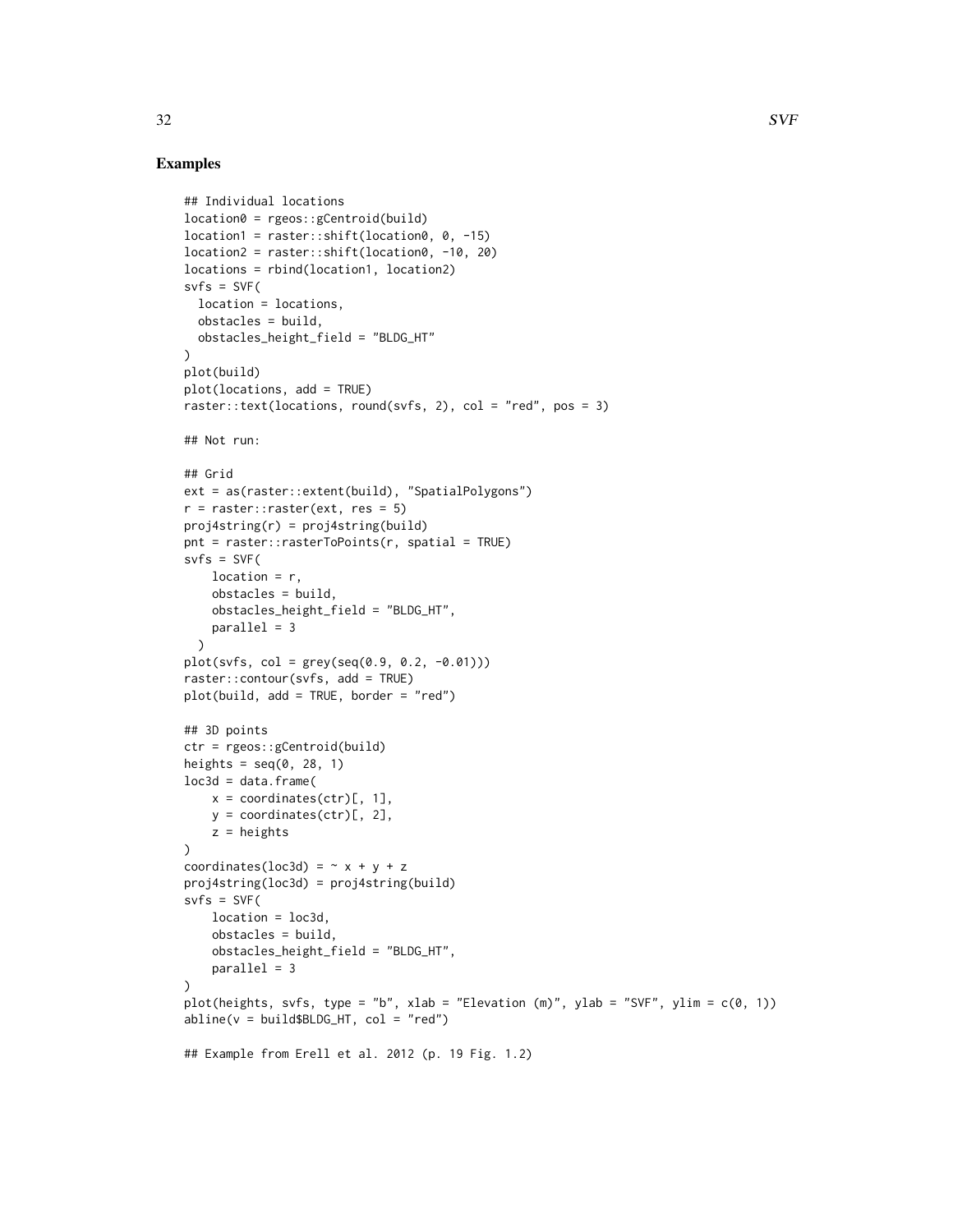```
# Geometry
pol1 = rgeos::readWKT("POLYGON ((0 100, 1 100, 1 0, 0 0, 0 100))")
pol2 = rgeos::readWKT("POLYGON ((2 100, 3 100, 3 0, 2 0, 2 100))")
pol = sp::rbind.SpatialPolygons(pol1, pol2, makeUniqueIDs = TRUE)
pol = sp::SpatialPolygonsDataFrame(pol, data.frame(h = c(1, 1)), match.ID = FALSE)
pnt = rgeos::readWKT("POINT (1.5 50)")
plot(pol, col = "grey", xlim = c(0, 3), ylim = c(45, 55))plot(pnt, add = TRUE, col = "red")# Fig. 1.2 reproduction
h = seq(0, 2, 0.1)svf = rep(NA, length(h))
for(i in 1:length(h)) {
  pol$h = h[i]svf[i] = SVF(location = pnt, obstacles = pol, obstacles_height_field = "h", res_angle = 1)
}
plot(h, svf, type = "b", ylim = c(\emptyset, 1))
# Comparison with SVF values from the book
test = c(1, 0.9805806757, 0.9284766909, 0.8574929257, 0.7808688094,
0.7071067812, 0.6401843997, 0.5812381937, 0.52999894, 0.4856429312,
0.4472135955, 0.4138029443, 0.3846153846, 0.3589790793, 0.336336397,
0.316227766, 0.2982749931, 0.282166324, 0.2676438638, 0.2544932993,
0.242535625)
range(test - svf)
## End(Not run)
```
tmy *Typical Meteorological Year (TMY) solar radiation in Tel-Aviv*

#### Description

A table with hourly solar radiation estimates for a typical meteorological year in Tel-Aviv.

- time Time, as character in the "%Y-%m-%d %H:%M:%S" format, e.g. "2000-01-01 06:00:00", referring to local time
- sun\_az Sun azimuth, in decimal degrees from North
- sun\_elev Sun elevation, in decimal degrees
- solar\_normal Direct Normal Irradiance, in Wh/m^2
- solar\_diffuse Diffuse Horizontal Irradiance, in Wh/m^2
- dbt Dry-bulb temperature, in Celsius degrees
- ws Wind speed, in m/s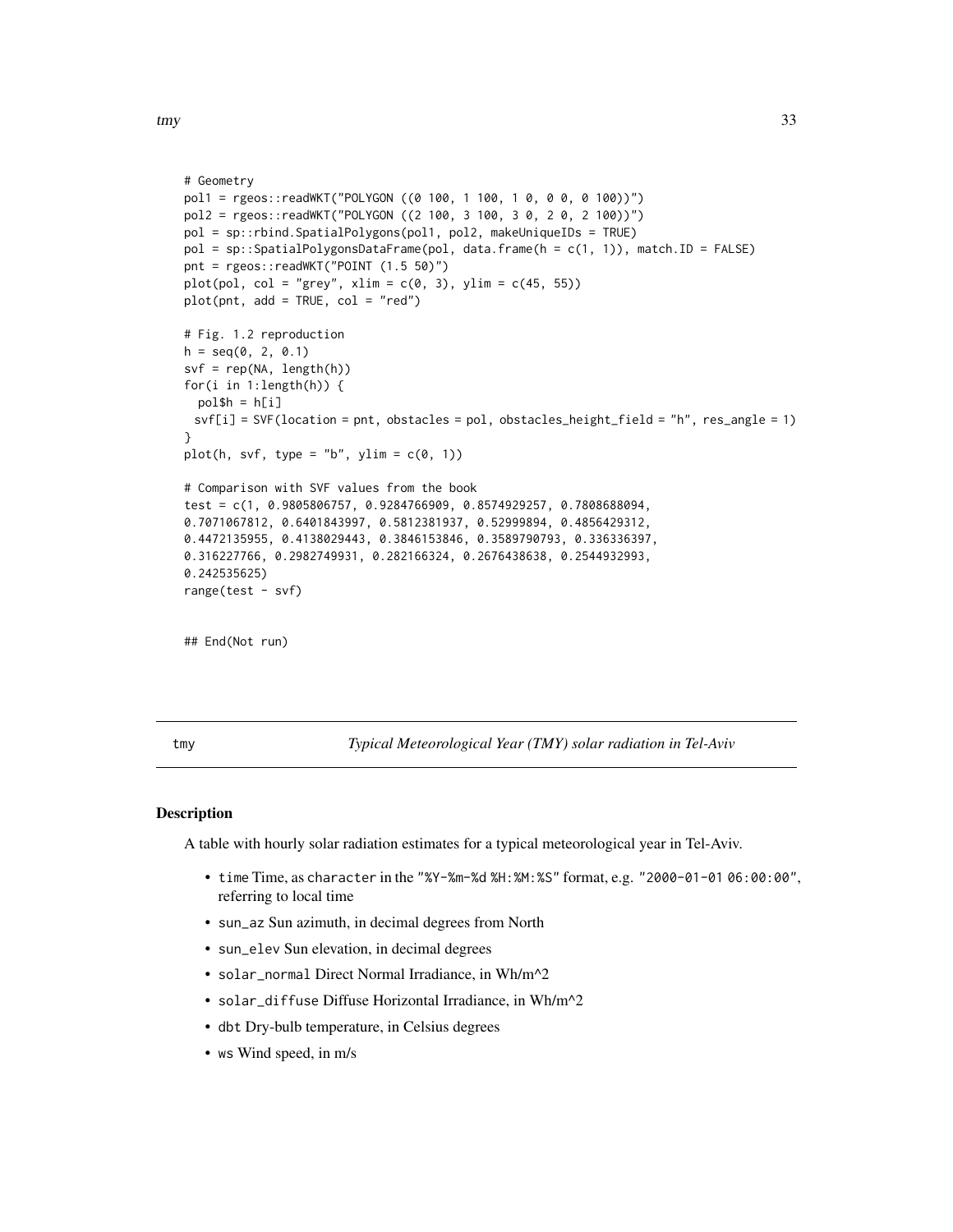#### <span id="page-33-0"></span>Usage

tmy

#### Format

A data.frame with 8760 rows and 7 columns.

#### References

https://energyplus.net/weather-location/europe\_wmo\_region\_6/ISR//ISR\_Tel.Aviv-Bet.Dagan.401790\_MSI

tmy2 *Typical Meteorological Year (TMY) solar radiation in Beer-Sheva*

#### Description

A table with hourly solar radiation estimates for a typical meteorological year in Beer-Sheva.

- time Time, as character in the "%Y-%m-%d %H:%M:%S" format, e.g. "2000-01-01 06:00:00", referring to local time
- sun\_az Sun azimuth, in decimal degrees from North
- sun\_elev Sun elevation, in decimal degrees
- solar\_normal Direct Normal Irradiance, in Wh/m^2
- solar\_diffuse Diffuse Horizontal Irradiance, in Wh/m^2
- dbt Dry-bulb temperature, in Celsius degrees
- ws Wind speed, in m/s

#### Usage

tmy2

#### Format

A data.frame with 8760 rows and 7 columns.

#### References

https://energyplus.net/weather-location/europe\_wmo\_region\_6/ISR//ISR\_Beer.Sheva.401900\_MSI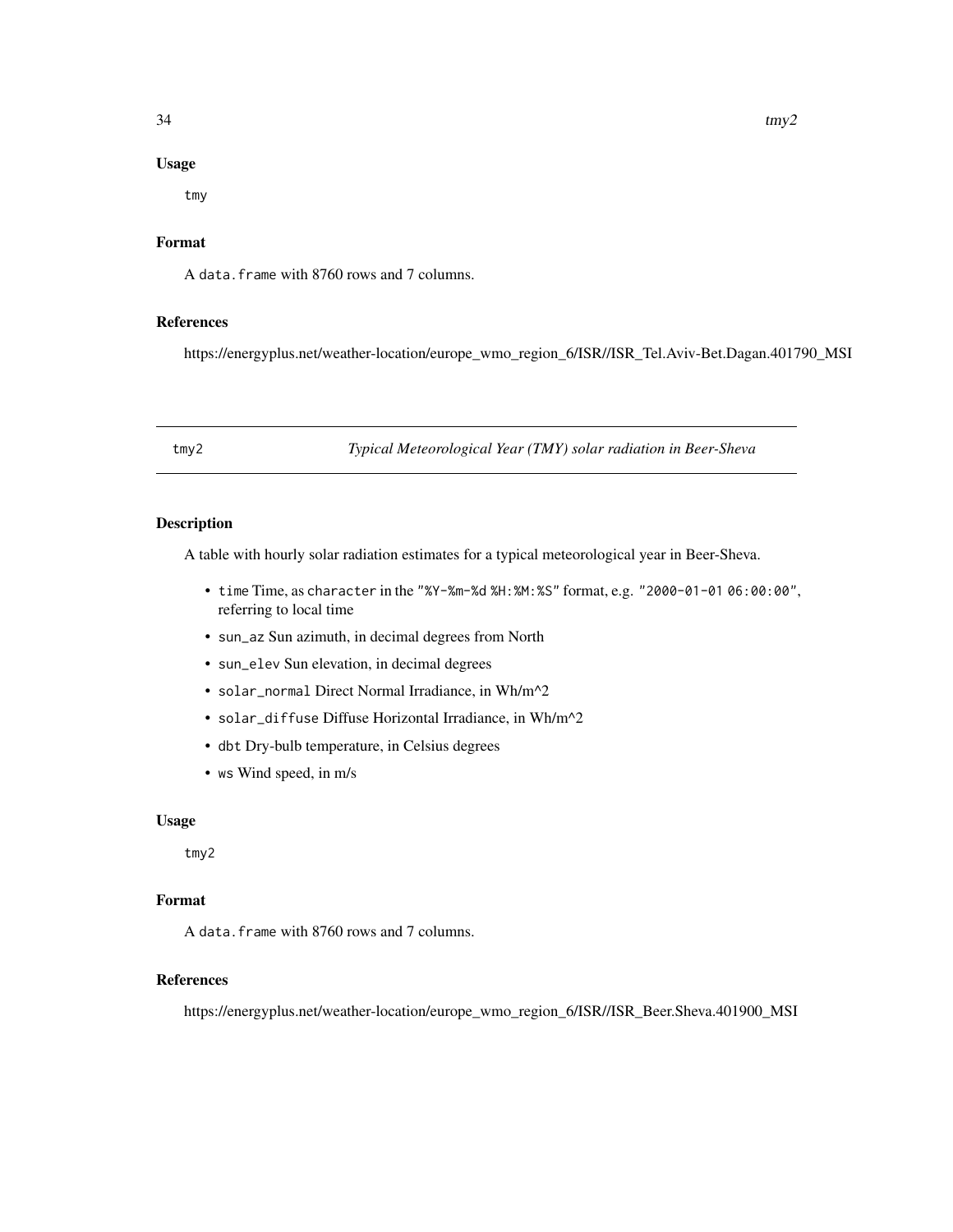<span id="page-34-0"></span>

#### Description

The function transforms a POSIXct object in any given time zone to GMT.

#### Usage

toGMT(time)

#### Arguments

time Time, a POSIXct object.

#### Value

A a POSIXct object, in GMT.

#### Examples

```
time = as.POSIXct("1999-01-01 12:00:00", tz = "Asia/Jerusalem")
toGMT(time)
```
toSeg *Split polygons or lines to segments*

#### Description

Split lines or polygons to separate segments.

#### Usage

toSeg(x)

#### Arguments

x A SpatialLines\* or a SpatialPolygons\* object

#### Value

A SpatialLines object where each segment is represented by a separate feature

#### References

This function uses a modified version of code from the following 'r-sig-geo' post by Roger Bivand: <https://stat.ethz.ch/pipermail/r-sig-geo/2013-April/017998.html>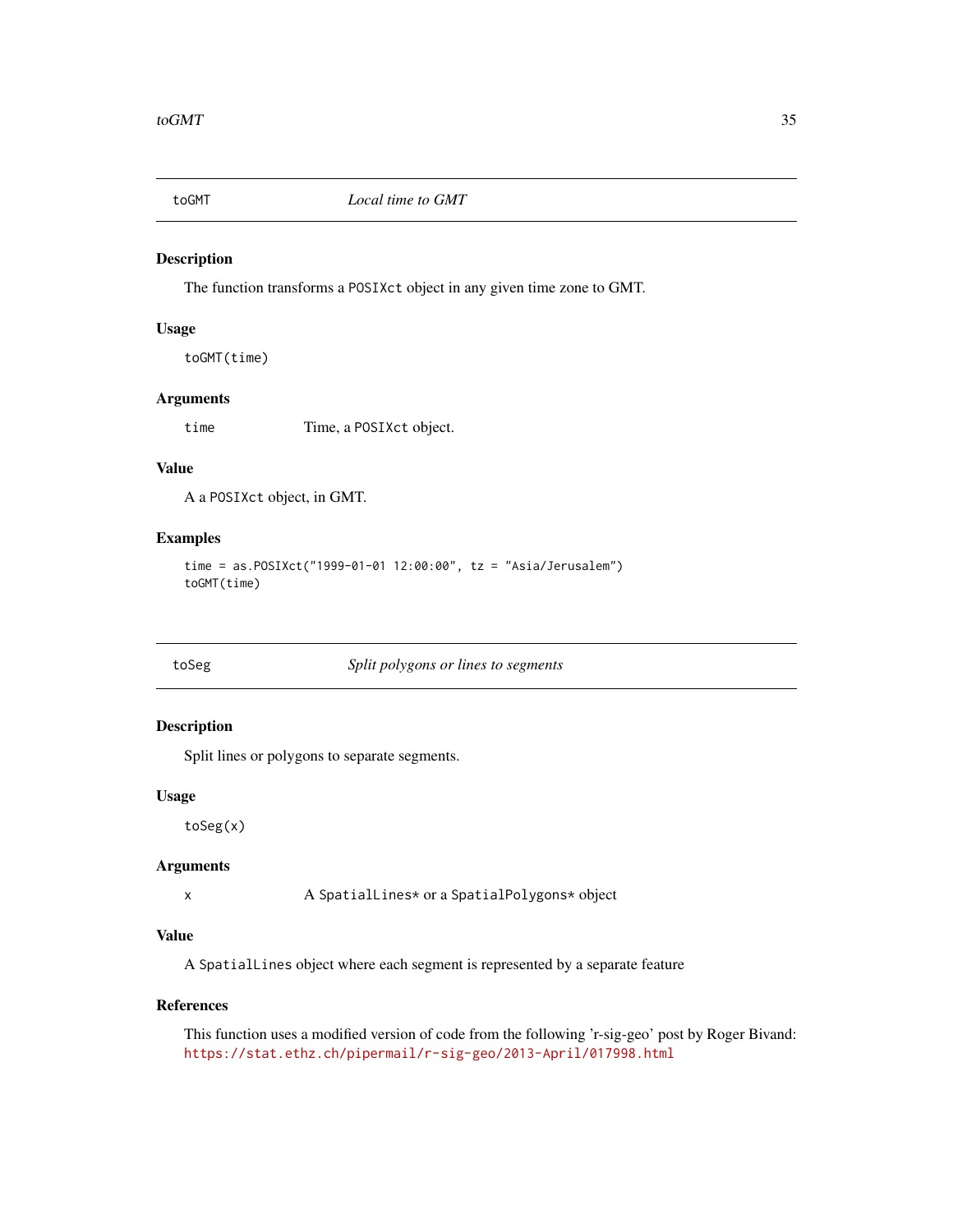```
seg = toSeg(build[1, ])plot(seg, col = sample(rainbow(length(seg))))
raster::text(rgeos::gCentroid(seg, byid = TRUE), 1:length(seg))
# Other data structures
toSeg(geometry(build)) # SpatialPolygons
toSeg(boston_sidewalk) # SpatialLinesDataFrame
toSeg(geometry(boston_sidewalk)) # SpatialLinesDataFrame
```